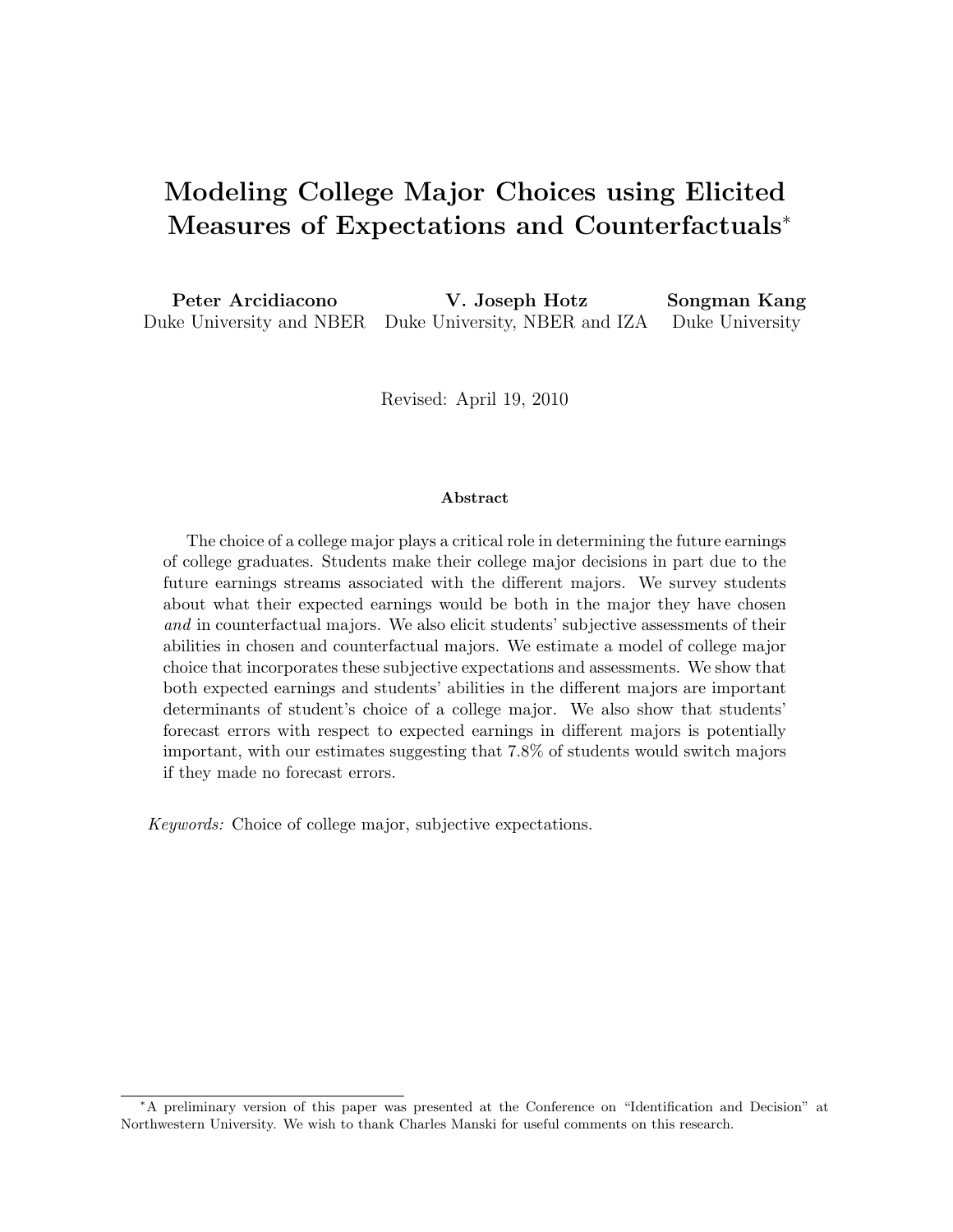### 1 Introduction

Numerous studies have documented large differences in earnings across different college majors.<sup>1</sup> For example, Grogger and Eide (1995) find that one-quarter of the change in the college wage premium for men was driven by a shift from low-paying to high-paying majors. And, James, Nabeel, Conaty and To (1989, p. 252) argue that "while sending your child to Harvard appears to be a good investment, sending him to your local state university to major in Engineering, to take lots of math, and preferably to attain a high GPA, is an even better private investment." Given these large earnings differences across majors, economists have analyzed the extent to which students sort into majors as a function of such differences.<sup>2</sup> At the same time, differences in student ability and aptitudes also have been found to influence choice of college majors. For example, Turner and Brown (1999) provide evidence of ability sorting across majors by SAT scores, and Paglin and Rufolo (1990) argue that the difference in the mathematical ability is the main reason for the difference in the major choice and earnings between male and female.<sup>3</sup>

In this paper, we examine the factors that influence college major choice. Borrowing from standard economic models of schooling decisions (Becker, 1964; Ben-Porath, 1967; Mincer, 1974), we model the choice of a college major by comparing the returns to different majors with the costs associated with completing them. As noted above, economists typically focus on the expected earnings streams that result from different educational choices to measure their returns. In the context of majors, such earnings streams are, themselves, associated with alternative careers, or occupations, that majoring in a particular subject make more or less likely. For example, majoring in biology (or pre-med) is likely to affect one's chances of becoming a medical doctor and realizing the earnings stream associated with a career in medicine. With respect to the costs of schooling, economic models tend to focus on a student's ability or abilities to complete years of schooling more efficiently and effectively. Finally, some models of schooling decisions emphasize the consumption value of education, as students may enjoy the content of courses in some majors more than others *and/or* find the career paths associated with particular majors to be more enjoyable than others.

One of the key problems in implementing and assessing models of educational choices, including that for majors, is the lack of data on the constructs of such models. In particular, one typically does not directly observe a student's expected earnings associated with alternative majors or in their abilities in different majors. Rather, economists typically have, at best, data on the earnings streams for majors that are actually chosen. After dealing with selection issues, economists need to make strong assumptions about how students form expectations for earnings across these different educational paths in order to estimate their choice models. Furthermore, researchers often have only limited information on students' relative abilities outside their chosen majors. Again, assumptions must be invoked for what a student's ability would be in majors not chosen.

To address the issue of students' expectations of earning across different major-career com-

<sup>&</sup>lt;sup>1</sup>See Daymont and Andrisani (1984); Hamermesh and Donald (2008); Grogger and Eide (1995); James, Nabeel, Conaty and To (1989); Loury (1997); Loury and Garman (1995).

<sup>&</sup>lt;sup>2</sup>See for example Arcidiacono (2004, 2005) and Montmarquette, Cannings and Mahseredjian (2002).

<sup>3</sup>We note that this ability sorting explanation seems less able to explain the underrepresentation of women in more lucrative majors, as researchers (Friedman, 1989; Goldin, Katz and Kuziemko, 2006) have found that the gender gap in math and science aptitude is small and has decreased for several decades.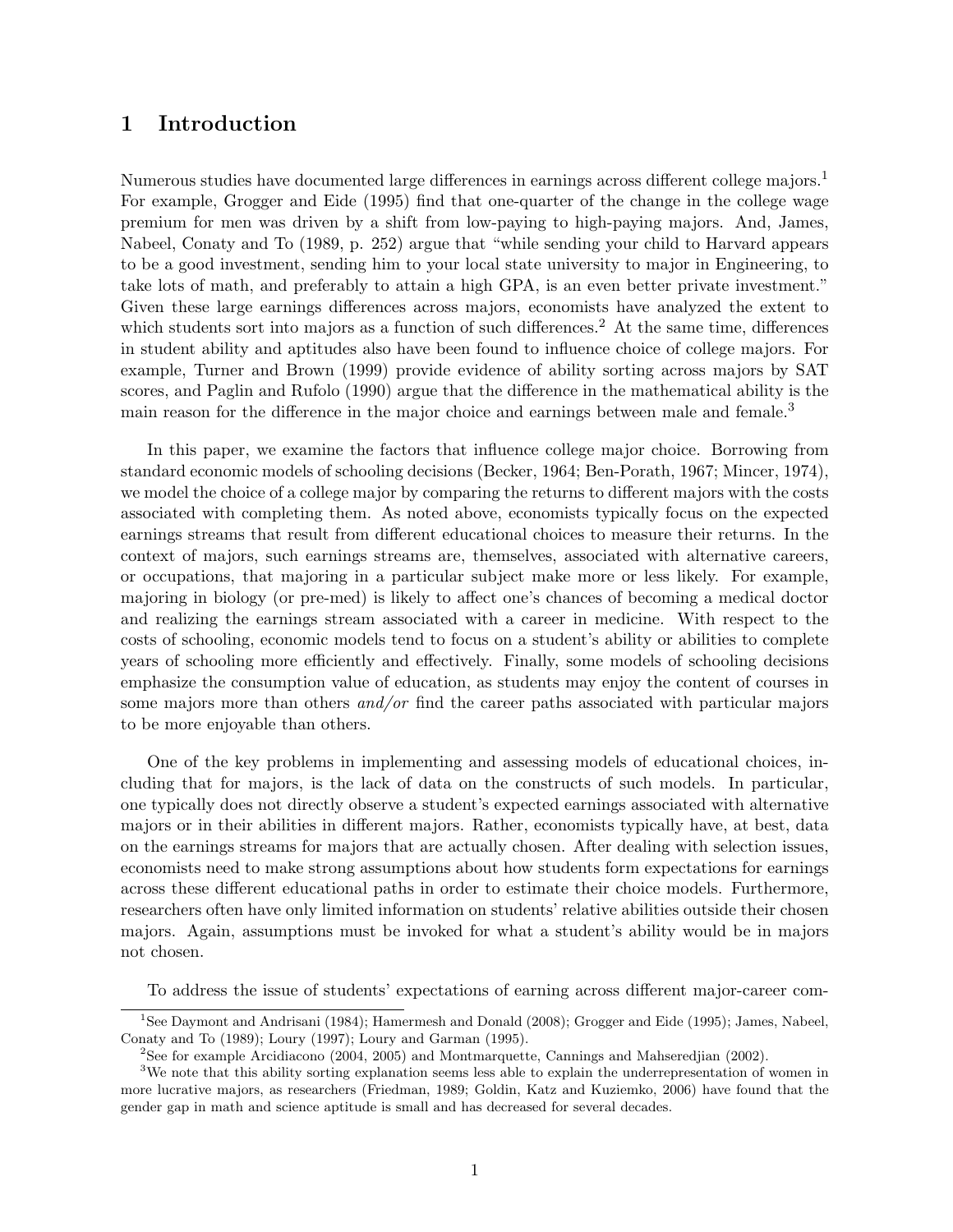binations, we conducted a survey of male undergraduates at Duke University. We elicited from each student the probabilities he would be in particular careers in the future as well as they earnings he might expect to earn in them. Students were asked these questions both for the major they actually chose as well as for the other majors they could have chosen but did not, i.e., for their counterfactual majors. In addition, we asked students to provide information about their relative abilities in their own and all other possible majors.

An obvious potential concern with the elicitation of such information, especially with respect to their expectations about future careers and earnings associated with them, is the accuracy of these forecasts. Students may not have a very good idea of such phenomena, especially for majors they have not chosen, and, thus, their forecasts of earnings may be subject to forecast errors. Such errors may be more of an issue for students early in their college careers, i.e., freshmen and sophomores, relative to those who are closer to completing their degrees and closer to having to make career decisions, i.e., juniors and seniors. To get a sense of the importance of such forecast errors and how they may differ across students, we also elicited from students their expectations on how much the average Duke student would make in different major-career combinations. To the extent that all students have the same information about what careers associated with different majors would pay in the future, we should not find any differences in these expectations for the average Duke student, consistent with no forecast errors.<sup>4</sup>

Based on a simple characterizations of the data from our survey, we find evidence of sorting on the basis of both expected earnings and ability. With the exception of the lowest paying majors, most students state their expected earnings are highest (or second highest) in the major they actually chose. At the same time, the majority of students indicate that they expect their earnings to be higher or at least as high if they had majored (or are majoring) in economics. Furthermore, we find clear evidence of ability sorting as the students in our study are much more likely to state that they are more able (more competitive) in the major that they choose relative to the ones they did not. To disentangle the relative importance of ability and expected earnings on the choice of major, we formulate and estimate a model of major choice while also allowing for different preferences over careers. Our model-based estimates clearly indicate that expected earnings do matter for student's choice of major, even after controlling for ability and career preferences. For example, a one standard deviation increase in business careers shifts the fraction of students choosing economics from 19.7% to 22.9%, a sixteen percent increase. Although there is sorting on expected earnings, our evidence indicates that students prefer majors that they are good (or more able) at, which is consistent with the findings in Arcidiacono (2004). Equalizing student abilities across majors would drop the fraction of humanities majors from 9.3% to 5.9% while increasing the fraction of economics majors to 23.8%.

Expectations over future earnings are likely to be subject to forecast errors. For example, individuals have differing expectations regarding the market returns to particular fields. To understand how these expectations differ across students of different majors, we asked students what the average Duke student would make in different majors. These assessments suggest that students think the market premium is higher for their own major compared to those for majors they did not choose. We show under what assumptions we can purge the student's expected earnings of measurement error and use our model to forecast the major choices of the students with expected earnings free of the forecast error. We estimate that over 7.5% of students would

<sup>4</sup>Obviously, finding that students have the same assessments of the earnings and career expectations for the average Duke student also is consistent with all students having a common, but non-zero, forecast error.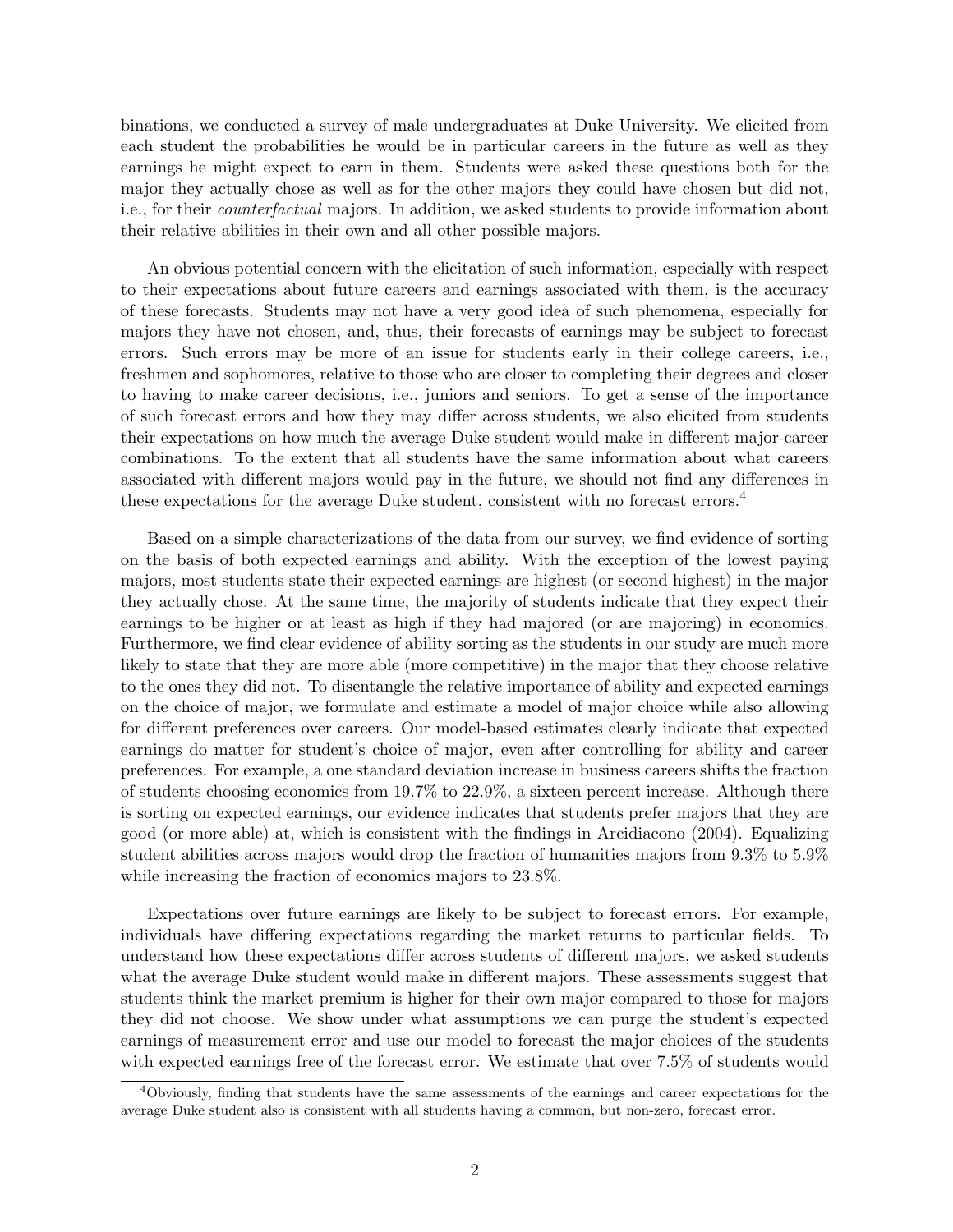switch majors if this forecast error was not present. Thus, our results suggest an important role for informational differences in modeling the choice of college major and, given our evidence of heterogeneity in the resulting forecast errors, of the importance of eliciting information on expectations from survey respondents.

Our work fits into a large and growing literature on the use of subjective expectations.<sup>5</sup> More recently, work has begun to incorporate subjective expectations into models of choice behavior.<sup>6</sup> Our work builds on the recent literature of Delavande (2008), Kaufman (2009), and Zafar (2008, 2009) who use counterfactual expectations of choice models. Of particular relevance to our work is Zafar (2008, 2009), who also examines counterfactual expectations and the choice of major. Zafar (2008) focuses on gender differences in the choice of major while Zafar (2009) examines the how expectations change over time regarding major fit and the probability of graduating conditional on major choice. Zafar's work finds no evidence of expected earning affecting the choice of major. Zafar's work was very informative in our own survey design. By linking majors to careers, we sought to obtain more accurate measures of the students' expected earnings across majors. In addition, we drew a larger sample than Zafar and limited it to one gender (men) in an attempt to minimize the potential for finding insignificant effects of expected income, or other measures, on students' choice of a major due to low statistical power in estimation.<sup>7</sup>

The rest of the paper proceeds as follows. In Section 2, we describe a simple model of major choice that motivates the survey design. In Section 3, we describe the data we collected in our survey and present a descriptive analysis of these data, showing the sorting patterns on both expected earnings and ability. In Section 4, we develop an empirical model of the choice of college major where expected income at only one point in time is sufficient for estimation. In Section 5, we present the estimation results and examine how changing abilities and earnings would affect the choice of major. In Section 6, we formulate a model of how to extract expectation error from expected earnings and then show how removing this error would affect major choice. Section 7 concludes the paper.

# 2 Modeling College Major Choice

To help motivate our data collection, we first sketch a model of college major choice. As implied by most models of human capital production (Ben-Porath, 1967), we assume that individuals specialize in college early in the life cycle and then enter working careers for the remainder of their lives. While in college, we assume that individuals choose from among  $J$  majors based upon the benefits and costs received while in college, as well as the subsequent returns in the labor market careers associated with the choice of a major. The in-college flow utility is a function of the *i*<sup>th</sup> individual's abilities in a given major,  $A_{ij}$ , as well as their preferences for studying particular subjects,  $\xi_{ii}$ . Denote the in-school utility of individual i from choosing major j as

<sup>5</sup>This literature begins with the seminal work of Manski (1993a) and Dominitz and Manski (1996, 1997). Also see Manski (2004).

<sup>6</sup>See van der Klaauw (2000), van der Klaauw and Wolpin (2008) and Manski, Blass and Lach (forthcoming). For an early discussion on incorporating subjective expectations into choice models, see Manski (1999) and Wolpin (1999).

<sup>7</sup>Zafar's sample consisted of 161 students, of which 92 were women and 69 were men. We gathered data on 173 students, all of whom were men, giving us a sample that is over 2.5 times larger than that used by Zafar to estimate his college choice model for men.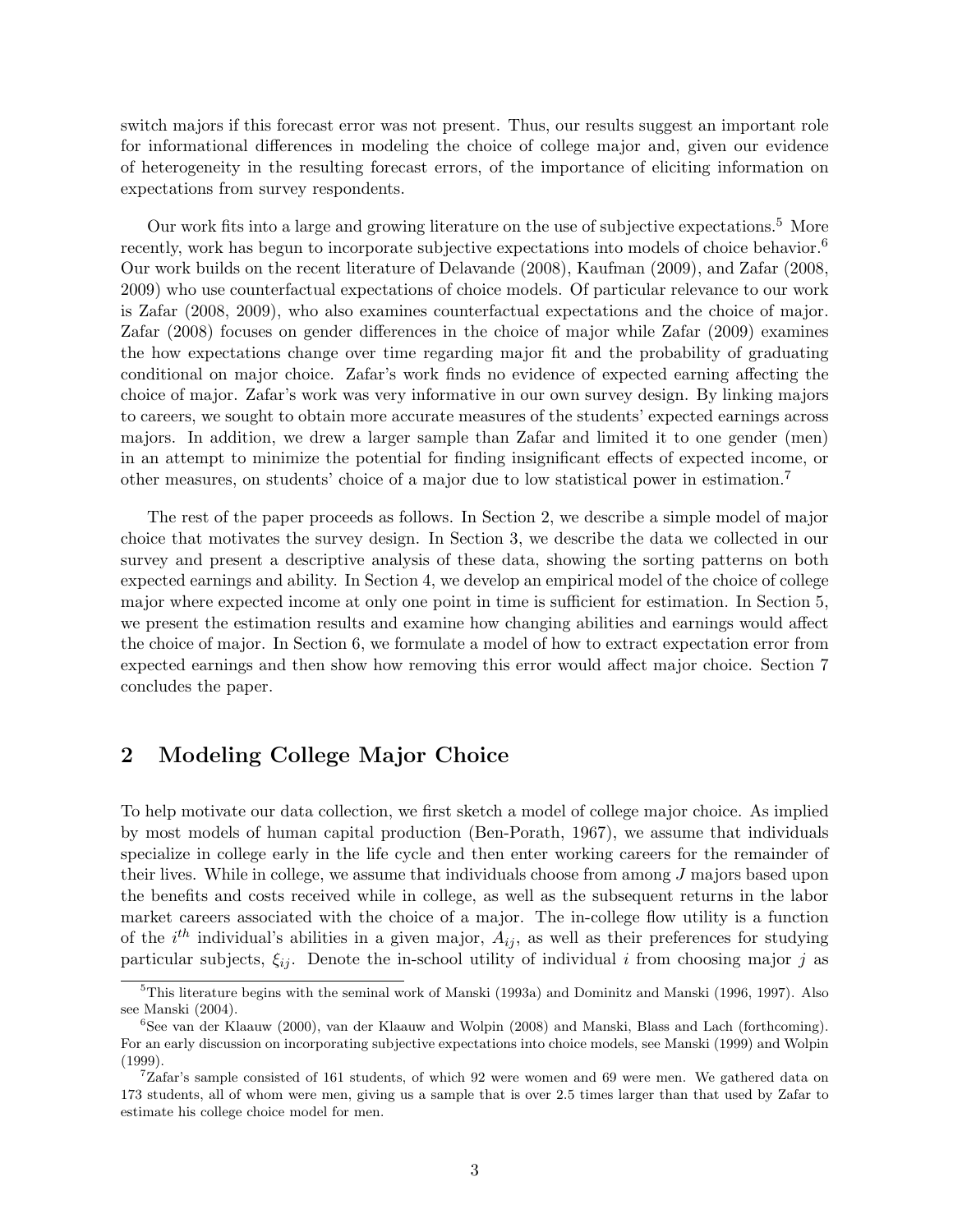$u(A_{ij}, \xi_{ij}).$ 

Students trade off this current utility with the expected value of future utility associated with choosing major j,  $EV_{ij}$ . This expected utility embeds a student's expectations about K possible careers that they may end up in, conditional on a given major and the expected payoffs from such careers. Let  $P_{ijk}$  denote the probability of ending up in career k, conditional on major j for the  $i^{th}$  individual and let  $EV_{ijk}$  denote the corresponding expected value of the career-specific value function. As for the expected payoffs from careers, we focus on the expected earnings associated with different major-career combinations,  $Y_{ijk}$ . Finally, we assume that the student chooses a major according to:

$$
\arg\max_{j} u(A_{ij}, \xi_{ij}) + \beta \sum_{k} P_{ijk} EV_{ijk}(Y_{ijk})
$$
\n(1)

where  $\beta$  is the discount rate.

In our survey, we elicited from students their subjective expectations of each component of the above model of college major choice. Namely, we elicited measures of each student's abilities  $(A_{ij})$ , the probabilities of their entering alternative careers, conditional on their pursuing each of the J majors  $(P_{ijk})$ , as well as the corresponding earnings for each of the  $J \times K$  majorcareer combinations  $(Y_{ijk})$ . We also asked students to provide us with direct assessments of their preference orderings over all of the J possible majors. In Section 4, we discuss how we use these orderings to produce one set of estimates of an empirical model of college major choice.

The above model of college choice abstracts from a number of considerations. First, we assume that students make a one-time decision about their college major. In fact, students may change their majors over the course of their college careers. As discussed in Kang (2009), we did ask students about any changes they made in their major since coming to Duke. Less than 20% of the (male) students in our survey had changed their majors, with most of these changes reported by upper-classmen (juniors and seniors). Second, we ignore the possibility that students may continue their education by seeking post-baccalaureate degrees. Again, we asked students about their plans for continuing their educations and we found that almost all of the Duke students we surveyed (91%) planned to seek an advanced degree. Given this high percentage, we do not try to model attending graduate school in this paper.<sup>8</sup> However, we expect that students factored in graduate school in the probabilities and expected earnings we elicited from them about careers (e.g., a career in Law is likely to require going to law school). Third, the above 2-period model does not allow for the possibility that earnings in careers, and careers themselves, might be expected to change over a student's life cycle. With respect to careers, we asked students to provide expectations about broad careers, rather than narrow occupations, in an attempt to mitigate planned occupation switching. In what follows, we focus our attention on students' expected earnings 10 years out from graduation and, in Section 4, we outline a set of simplifying assumptions under which we only need a forecast for a single year in the future. Finally, we note that the above model assumes that, per se, careers are not chosen, but occur at random, conditional on the choice of a major. While not developed in this paper, the data we have gathered on career probabilities and expected earnings can be used to estimate a more general model of college major and career choice than is considered herein.

<sup>8</sup>Furthermore, the fact that most students in our sample plan to go to graduate school seriously compromises what we can learn from students' responses to our questions about their earnings expectations one year after graduating from Duke. Accordingly, we focus our analysis in this paper on students responses to questions about their expectations about earnings 10 years after graduating from Duke.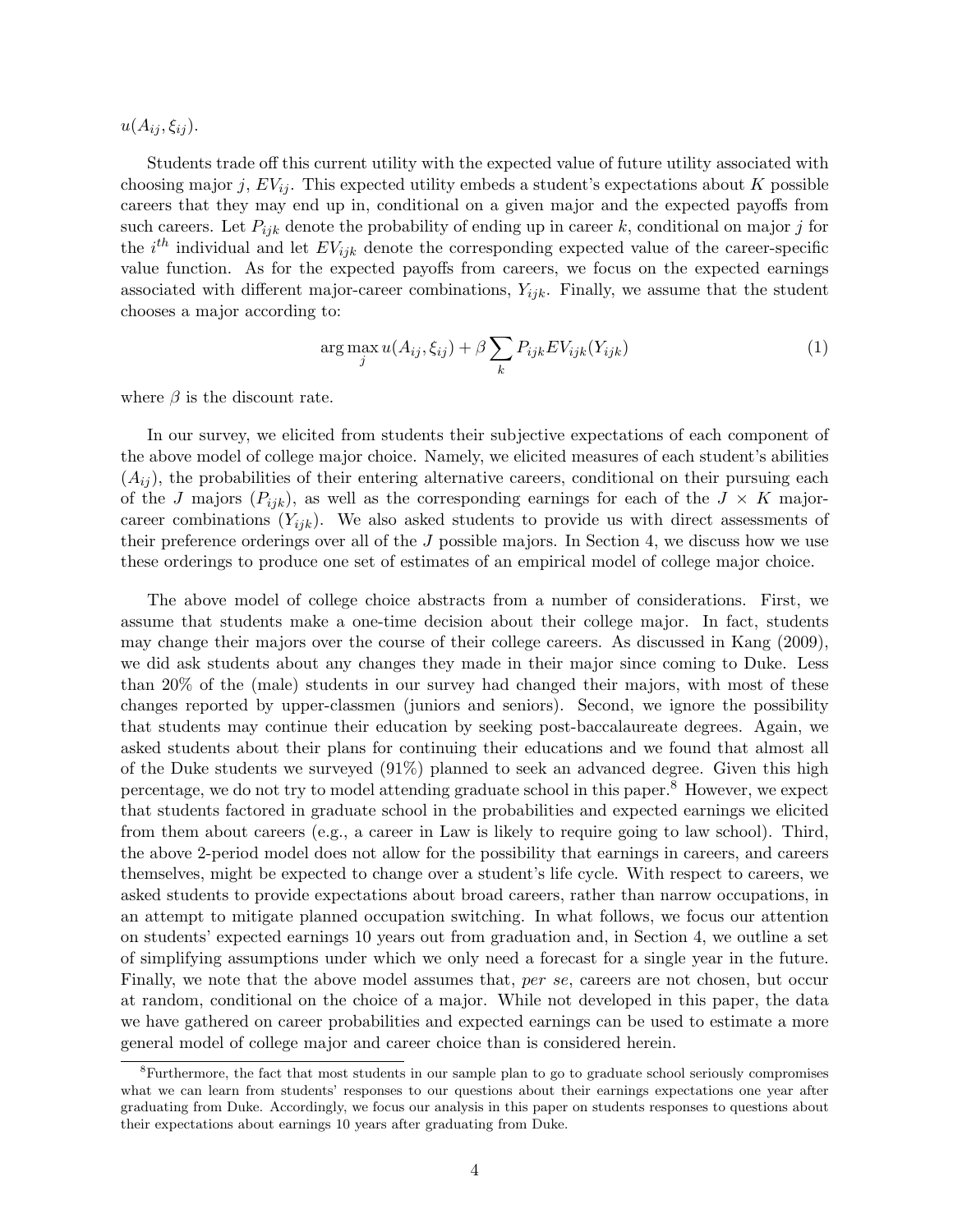# 3 Data from Survey of Duke Undergraduates

We administered a survey of male undergraduate students at Duke University between February and April in 2009. Gender was the only restriction on sample recruitment; students from any major, class or race were eligible to participate in the survey. We recruited our sample members by posting flyers around the Duke campus about our study. Surveys were administered on computers in a designated room in Duke's student union. All students who completed the survey were paid \$20. Our sample consists of 173 students who completed our survey.<sup>9</sup>

In addition to data on career and income expectations, we collected data on students' background characteristics and their current or intended major. Table 1 presents a summary of the characteristics of our sample and compares them with the corresponding characteristics of the male undergraduate population at Duke. Due to the large number of majors offered at Duke University, we divided the majors into six broad groups: natural science, humanities, engineering, social sciences, economics, and policy. The classification system of the majors is reported in Table  $2^{10}$  Those who had already declared their majors were asked to provide us with their current major; those who have not declared were asked to provide us with their intended major. While our sampling strategy was not systematically random, one can see from Table 1 that our sample corresponds fairly closely to the Duke male undergraduate student body. Our sample includes slightly more Asians and fewer Latinos and Blacks than is at Duke. It also appears that a higher percentage of our sample receives some financial aid than is the case in the Duke student body, although the 22.0% figure for the student body is based on aid provided by Duke, whereas the higher percentage of students receiving financial aid (40.5%) is likely due to the fact that our survey asked about receipt of financial aid, regardless of source.

#### 3.1 Expectations about Future Careers

In our survey, we elicited students' expectations about future careers and how much they expected to earn in them. We asked each student the probability that they would choose a particular career and the income they would expect to receive if they were in that career, conditional on their having majored in each of the majors listed in Table 2. We used the following six broad career groups to characterize possible careers: science/technology, health, business, government/non-profit, education and law. These groups were based on the distribution of the careers that the Duke undergraduates have historically entered after they graduated. Sample means, taken over the full sample, for expected income 10 years after graduation and probabilities associated with the alternative careers, conditional on a student majoring in each possible field, are presented in Table  $3^{11}$ 

There are several interesting patterns in Table 3 with respect to the expectations elicited about careers from our sample of undergraduates. First, there are marked differences in the

<sup>&</sup>lt;sup>9</sup>The questionnaire we used in our survey is discussed further in Kang (2009) and a copy of it can be found at www.econ.duke.edu/∼vjh3/working papers/college major questionnaire.pdf.

 $10$ There are four different schools at Duke in which undergraduates are enrolled: Trinity College (college of arts and sciences), Pratt School of Engineering, Nicholas School of the Environment, and Sanford School of Public Policy.

 $11$  For those respondents whose probabilities for each choice did not add up to 1 or 100, their stated probabilities were proportionally adjusted so that the sum of the probabilities associated with the career choices is 1.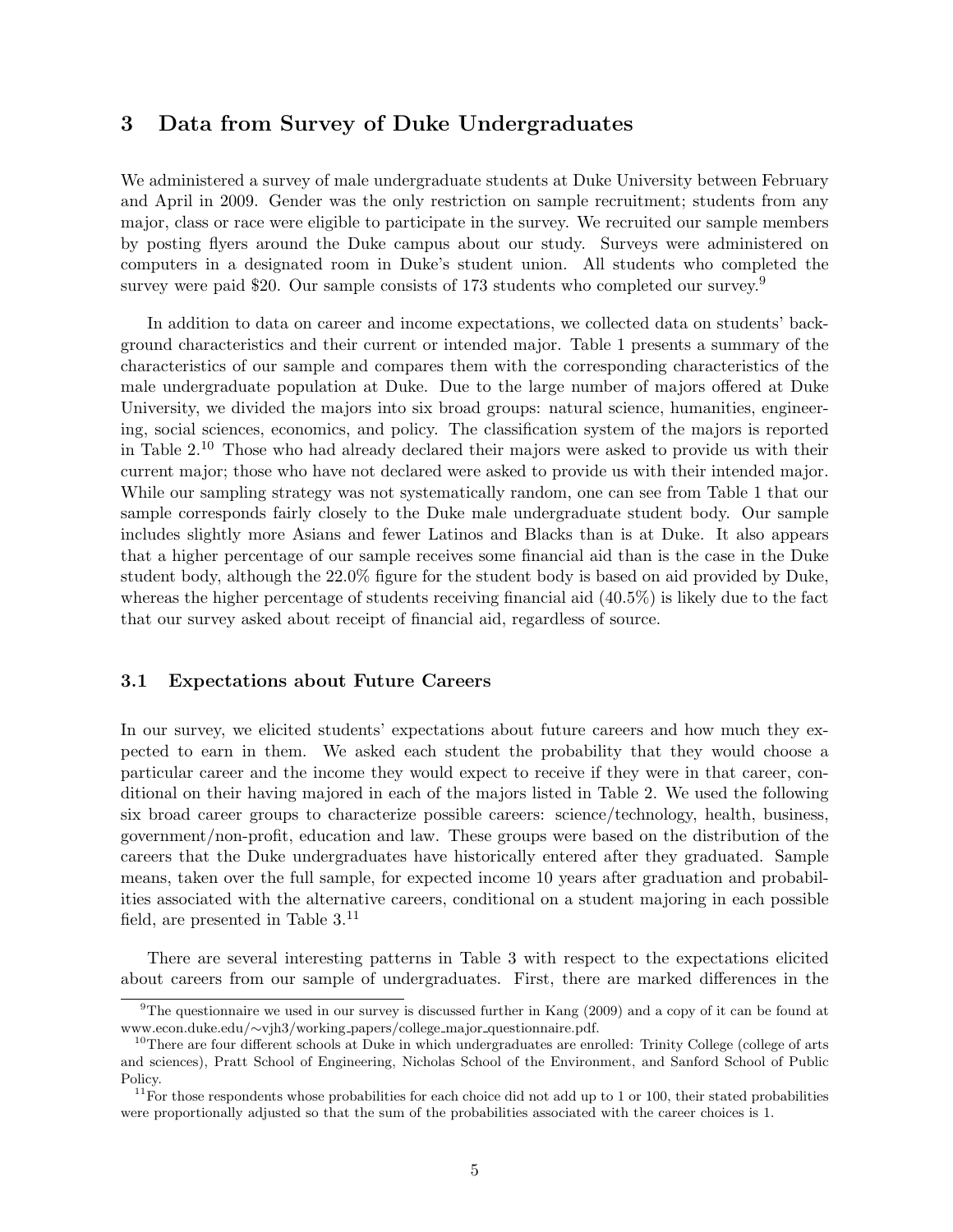|                                      |          | Duke Male               |
|--------------------------------------|----------|-------------------------|
|                                      | Sample   | Study Body <sup>†</sup> |
| $Current/Intended\ Major^{\ddagger}$ |          |                         |
| Science                              | 17.9%    | 14.8%                   |
| Humanities                           | $9.3\%$  | 9.4%                    |
| Engineering                          | 19.1%    | 20.7%                   |
| Social Science                       | 17.9%    | 18.8%                   |
| Economics                            | 19.7%    | 18.0%                   |
| Public Policy                        | 16.2%    | 18.0%                   |
| Class/Year at Duke:                  |          |                         |
| $Under-classmen:$                    |          |                         |
| Freshman                             | 20.8%    |                         |
| Sophomore                            | 20.2%    |                         |
| $Upper-classmen$                     |          |                         |
| Junior                               | 27.2%    |                         |
| Senior                               | 31.8%    |                         |
| <i>Characteristics of Students:</i>  |          |                         |
| White                                | $66.5\%$ | 66.0%                   |
| Asian                                | 20.2%    | 16.6%                   |
| Latino                               | $4.6\%$  | 8.3%                    |
| Black                                | $4.0\%$  | $5.9\%$                 |
| Other                                | $4.6\%$  | $3.0\%$                 |
| U.S. Citizen                         | 94.8%    | 94.1%                   |
| Receives Financial Aid <sup>§</sup>  | 40.5%    | 22.0%                   |
| Sample Size                          | 173      |                         |

Table 1: Sample Descriptive Statistics

† The information on the Duke male population is drawn from a recent student survey done by the Campus Life and Learning (CLL) Project at Duke University. See Arcidiacono, Aucejo, Fang and Spenner (2009) for a detailed description of the CLL dataset.

‡ Respondents were asked to choose one of the six choices (science, humanities, engineering, social science, economics, policy) in response to the questions: "What is your current field of study? If you have not declared your major, what is your intended field of study?"

§ For the Duke male study body, the proportion receiving financial aid includes those who received need-based, merit or athletic aid in school year 2008-2009. Source: Duke Undergraduate Financial Aid Office.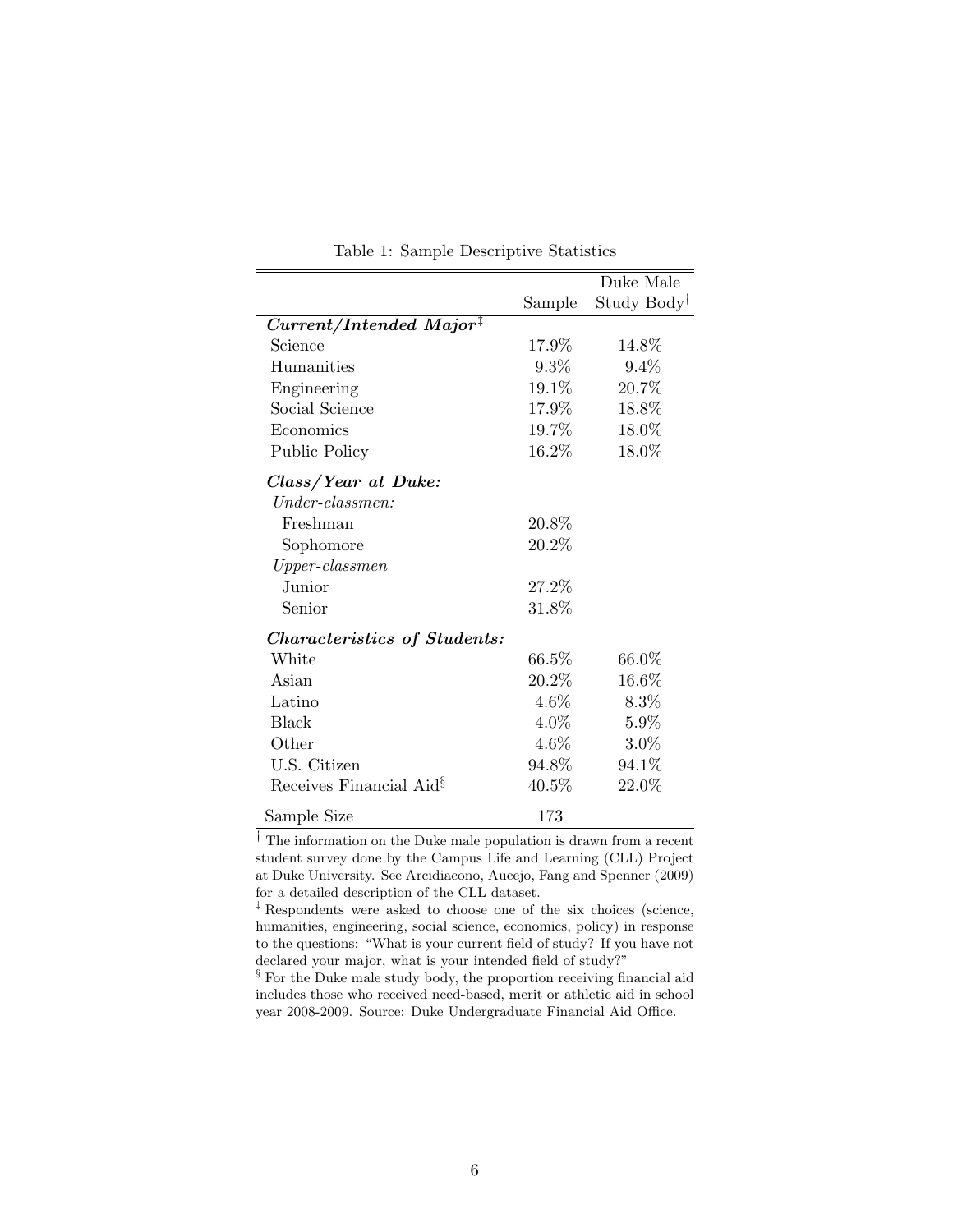| <i><u>Science</u></i>                      | Engineering                       |
|--------------------------------------------|-----------------------------------|
| Biological Anthropology and Anatomy        | Computer Science                  |
| <b>Biology</b>                             | Biomedical Engineering            |
| Chemistry                                  | Civil Engineering                 |
| Earth & Ocean Sciences                     | Electrical & Computer Engineering |
| Mathematics                                | Mechanical Engineering            |
| Physics                                    |                                   |
| <i>Humanities</i>                          | <i>Social Sciences</i>            |
| Art History                                | Cultural Anthropology             |
| Asian and African Languages and Literature | History                           |
| Classical Civilization/Classical Languages | Linguistics                       |
| Dance                                      | Psychology                        |
| English                                    | Sociology                         |
| <b>French Studies</b>                      | Women's Studies                   |
| German                                     |                                   |
| International Comparative Studies          | Economics                         |
| Italian Studies                            | Economics                         |
| Literature                                 |                                   |
| Medieval & Renaissance Studies             | Policy                            |
| Music                                      | Environmental Science and Policy  |
| Philosophy                                 | <b>Political Science</b>          |
| Religion                                   | <b>Public Policy Studies</b>      |
| Spanish                                    |                                   |
| Theater Studies                            |                                   |
| Visual Arts                                |                                   |

Table 2: Major Groups and Actual Majors Offered at Duke University

probabilities of entering the six careers across the various majors. Some careers appear to be tied to certain majors, whereas other careers are less so. For example, if students were to major in the (natural) Sciences or Engineering, the probability of going into Science or Health related careers is fairly high, compared to if the students were to major in one of the other fields. A similar pattern occurs for entering a career in the field of Education, which is more likely if a student were to major in the Humanities compared to other majors. In contrast, the probabilities of going into a Business career are relatively high for all majors. This is especially true for being an economics major, where students indicate that the probability of going to a Business career is .515, which is substantially higher than the career probabilities found for any of the other majors. The "link" between career and majors for the other careers falls somewhere between these two extremes. Second, student expectations about the earnings in careers 10 years out did not vary much across the major fields we asked them to condition their responses on. Put differently, students in our sample appear to view future earnings to be primarily determined by what career one enters, with little role for the major field in which one might have studied.

The sample means presented in Table 3 are calculated over all students in the sample, regardless of whether they are majoring (or intending to major) in a particular field and of what class they are in. It is of interest to consider how the expectations elicited differed by a student's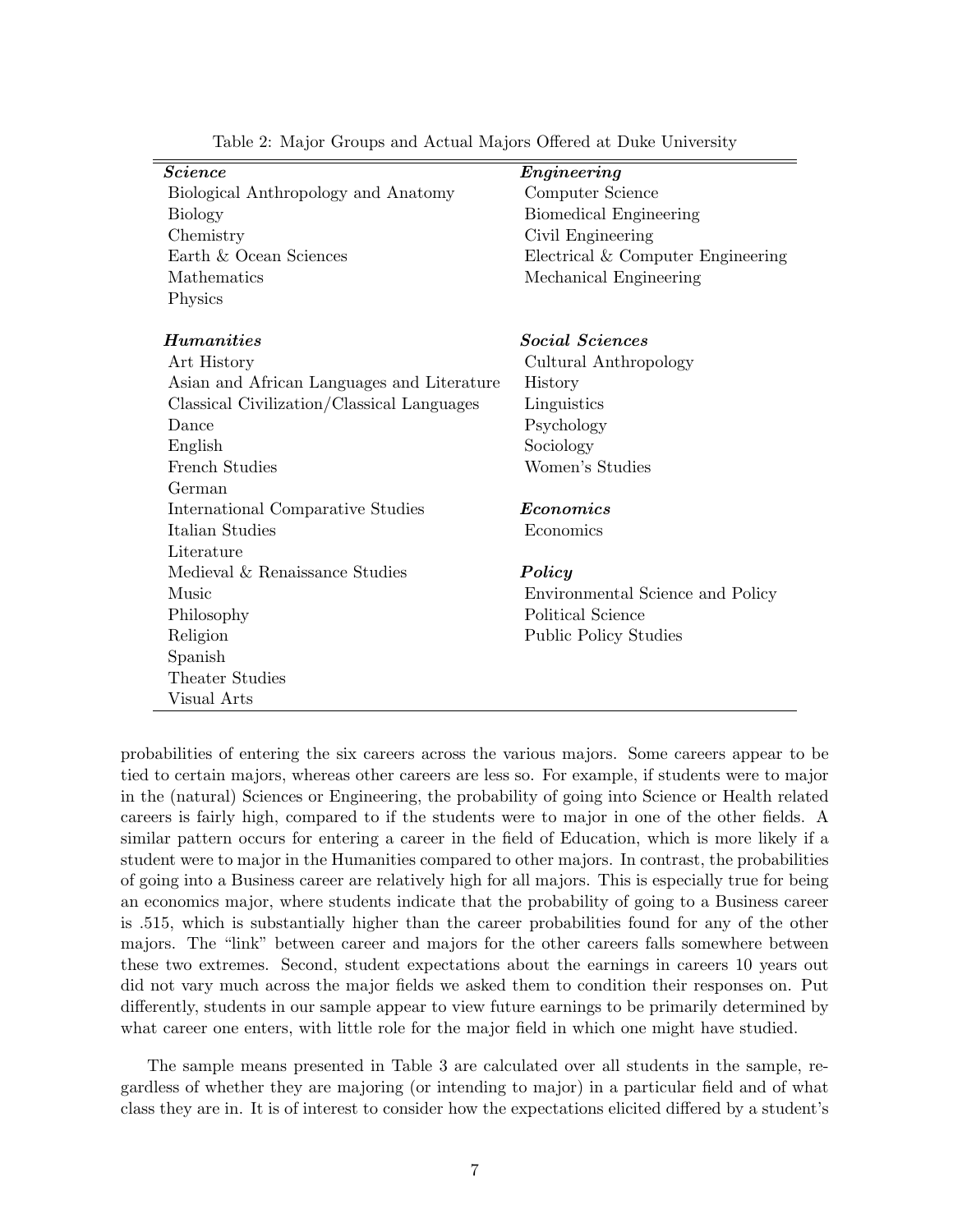|                                                     | If Career in: |         |                 |         |           |         |  |  |  |  |  |
|-----------------------------------------------------|---------------|---------|-----------------|---------|-----------|---------|--|--|--|--|--|
| If Majored in:                                      | Science       | Health  | <b>Business</b> | Govt.   | Education | Law     |  |  |  |  |  |
| A. Probability of Going into Career <sup>†</sup>    |               |         |                 |         |           |         |  |  |  |  |  |
| Science                                             | 0.352         | 0.319   | 0.120           | 0.070   | 0.068     | 0.070   |  |  |  |  |  |
| <b>Humanities</b>                                   | 0.067         | 0.122   | 0.235           | 0.145   | 0.230     | 0.200   |  |  |  |  |  |
| Engineering                                         | 0.411         | 0.194   | 0.190           | 0.072   | 0.065     | 0.068   |  |  |  |  |  |
| Social Sciences                                     | 0.091         | 0.139   | 0.246           | 0.193   | 0.128     | 0.204   |  |  |  |  |  |
| Economics                                           | 0.067         | 0.076   | 0.515           | 0.154   | 0.062     | 0.125   |  |  |  |  |  |
| Policy                                              | 0.054         | 0.113   | 0.228           | 0.317   | 0.075     | 0.214   |  |  |  |  |  |
| <b>B.</b> Expected Income 10 Years Out <sup>†</sup> |               |         |                 |         |           |         |  |  |  |  |  |
| Science                                             | 106,156       | 162,000 | 138,121         | 93,965  | 72,590    | 143,694 |  |  |  |  |  |
| Humanities                                          | 77,994        | 122,769 | 130,618         | 90,971  | 70,936    | 147,087 |  |  |  |  |  |
| Engineering                                         | 118,012       | 152,462 | 153,318         | 97,017  | 74,746    | 165,422 |  |  |  |  |  |
| Social Sciences                                     | 81,942        | 122,393 | 142,676         | 95,532  | 71,000    | 149,965 |  |  |  |  |  |
| Economics                                           | 91,023        | 126,769 | 192,306         | 101,957 | 78,283    | 158,254 |  |  |  |  |  |
| Policy                                              | 86,052        | 123,382 | 156,705         | 103,653 | 71,925    | 164,809 |  |  |  |  |  |

Table 3: Elicited Expected Incomes (10 years out) and Elicited Probabilities of Going into Various Careers and Majors

<sup>†</sup> To elicit career probabilities, students were asked: "Suppose you majored in each of the following academic fields [Sciences, Humanities, Engineering, Social Sciences, Economics, Public Policy]. What are the probabilities that you will pursue the following career field [science, health, business, government/non-profit, education, law] AFTER majoring in this academic field."

 $\overline{f}$  To elicit expected earnings associated with different careers and majors, students were asked: "For the following questions regarding future income, please answer them in pre-tax, per-year, U.S. dollar term, ignoring the inflation effect. Suppose you majored in the following academic field. How much do you think you will make working in the following career 10 years after graduation?"

class/year at Duke and by whether the student was majoring in a particular major or not. With respect to both dimensions, we might expect differences, by one's major and class/year, in the information students have about different careers. For example, underclassmen might have less information about careers than do upperclassmen, since the latter group is closer to graduation and, thus, may be devoting more time to learn about their future prospects. Similarly, students who were majoring in a particular field may have a better idea about the earnings potential of careers more closely related to their field of study than would be the case for non-majors. It also may be the case that students who major in a field expect that they have an major-specific absolute advantage in certain careers, because of their major-specific abilities. In Table 4, we present the differences in the means for expected earnings (10 years out) for the various career-major combinations between students who majored in the particular career versus those who did not (non-majors) and between upper- and under-classmen. We also display in this table results for hypothesis tests of differences between these groups in student earnings expectations.

While there is no clear pattern to differences in majors vs. non-majors and upper- vs. underclassmen for most of the various careers and major fields, there are a couple of notable exceptions in Table 4. First, students who are currently majoring in Policy have markedly higher income expectations than students majoring in other fields for all careers but those in Health. Furthermore, several of these differences are statistically significant. For example, Policy majors expect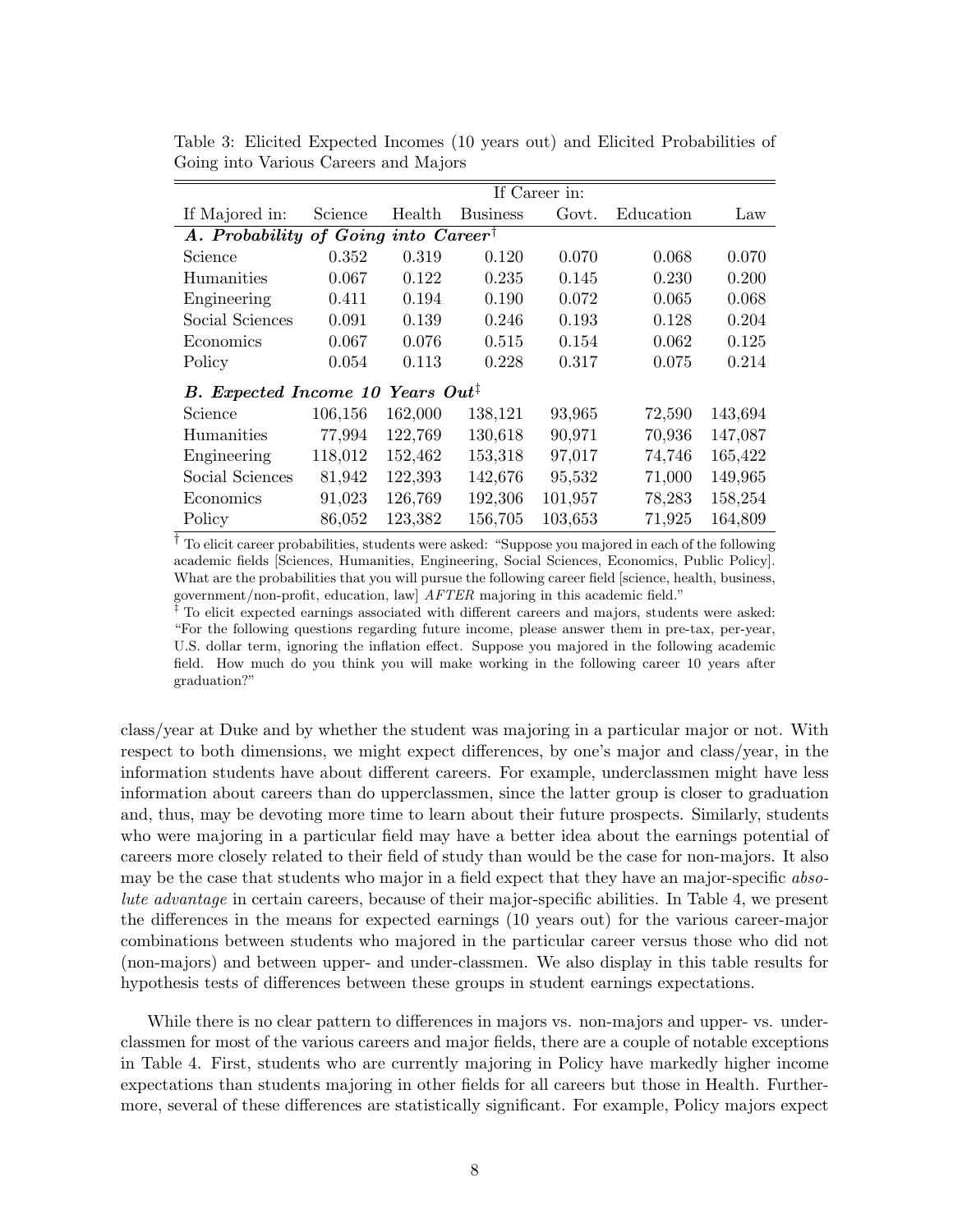|                              | If Career in: |                |                 |           |             |           |  |  |  |  |  |
|------------------------------|---------------|----------------|-----------------|-----------|-------------|-----------|--|--|--|--|--|
| Major                        | Science       | Health         | <b>Business</b> | Govt.     | Education   | Law       |  |  |  |  |  |
| A. In Major vs. Non-Major    |               |                |                 |           |             |           |  |  |  |  |  |
| Science                      | $-2,391$      | $54,745**$     | 48,663***       | 14,426    | $-2,565$    | 20,652    |  |  |  |  |  |
| <b>Humanities</b>            | $-9,153$      | 1,977          | $-2,059$        | 2,993     | -68         | $-6,087$  |  |  |  |  |  |
| Engineering                  | $-19,074$     | $-24,200$      | $-14,922$       | $-20,467$ | $-7,175$    | $-39,465$ |  |  |  |  |  |
| Social Sciences              | 267           | $-1,736$       | $-234$          | 1,592     | $-9,511$    | $-13,949$ |  |  |  |  |  |
| Economics                    | $-12,438$     | $-2,567$       | $-5,433$        | $-10,672$ | $-13,421$   | 3,271     |  |  |  |  |  |
| Policy                       | $36,455***$   | $-1,265$       | 16,501          | 27,813    | 36,053***   | 84,171*** |  |  |  |  |  |
| <b>B.</b> Upper-Classmen vs. |               | Under-Classmen |                 |           |             |           |  |  |  |  |  |
| Science                      | $-20,733*$    | $-13,473$      | 12,461          | $-10,140$ | $-13,835*$  | 5,452     |  |  |  |  |  |
| <b>Humanities</b>            | $-14,223$     | $-3,235$       | $-2,295$        | $-8,219$  | $-18,621*$  | 649       |  |  |  |  |  |
| Engineering                  | $-10,921$     | $-267$         | $26,076*$       | $-10,696$ | $-12,376$   | 50,857    |  |  |  |  |  |
| Social Sciences              | $-12,257$     | $-2,630$       | 4,850           | $-9,728$  | $-15,050**$ | $-9,471$  |  |  |  |  |  |
| Economics                    | $-3,520$      | 5,771          | 6,205           | $-21,227$ | $-9,863$    | 9,437     |  |  |  |  |  |
| Policy                       | $-12,716$     | -786           | $-15,956$       | $-16,402$ | $-14,747*$  | 4,311     |  |  |  |  |  |

Table 4: Differences by Own Major vs. Non-Major and Upper- vs. Under-Classmen in Elicited Expected Incomes (10 years out) for Alternative Careers and Majors†

<sup>†</sup> Test results for between-group differences in means of expected income: \* significantly different at 10%; \*\* significantly different at  $5\%$ ; \*\*\* significantly different at  $1\%$ .

to earn more than 50% higher salaries (\$84,171) if they enter the field of Law than if non-majors were to enter the same field having majored in Policy. Second, we find that upperclassmen, regardless of their major, expect to earn less if they enter either a Science or Education careers than do underclassmen, with differences for Education careers being statistically significant. The two patterns just cited may be due to systematic differences in the tastes and/or abilities of Policy majors or in upper- versus underclassmen with respect to Education careers. But, a potentially more plausible explanation is that there are differences in information between groups  $-e.g.,$ upper-classmen may have more information than underclassmen about the low earnings of careers in Education careers based on the former group's greater preparations for life-after-college – and these differences lead to systematically *different forecasts*. Below, we present some results concerning students' expected earnings for the average Duke student that are quite consistent with the differences-in-forecasts explanation.

We use the earnings expectations and career probabilities that we elicited for the alternative career-major combinations to form major-specific expected earnings by computing the weighted averages of the career-major expected earnings, using the career probabilities associated with each specific major as weights. Sample means for these major-specific expected earnings, 10 years out, are given in Table 5. Unlike the sample means presented in Table 3, the sample means in Table 5 are for students who are majoring in or intend to major in each of the major fields. According to the theoretical model of college major choice outlined in Section 2, we would expect to find that students are more likely to major in fields in which they have a *comparative* expected earnings advantage. Looking along the diagonals in Panel A of Table 5, we do see evidence of income sorting in choice of majors. For all but those whose "own major" is in the field of Humanities, students expect that the earnings in their own major is the highest, or second highest, compared to all of the other majors. This pattern is seen in Panel B of Table 5,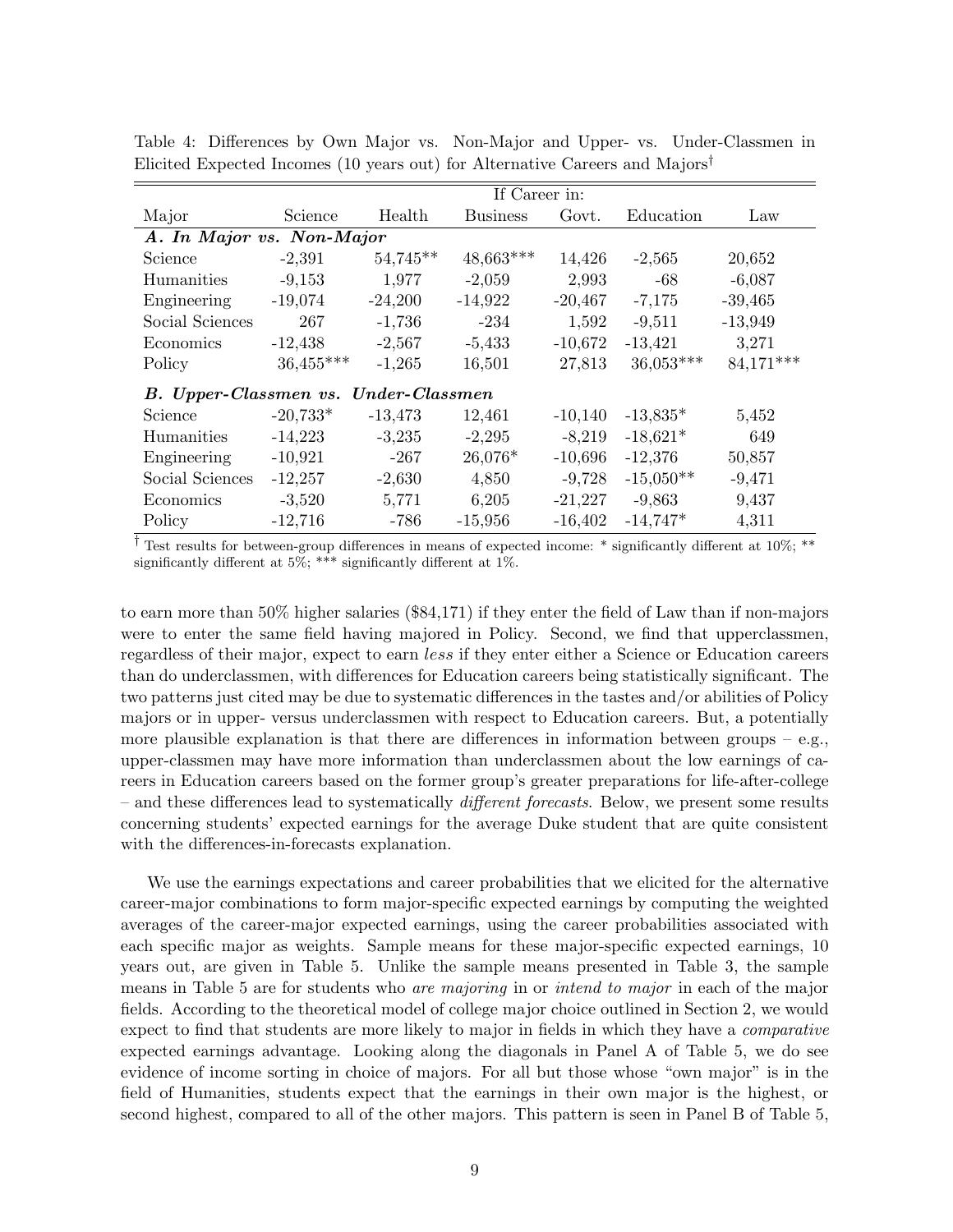|                                                                          | If Majored in: |            |             |           |           |         |  |  |  |
|--------------------------------------------------------------------------|----------------|------------|-------------|-----------|-----------|---------|--|--|--|
| Own Major                                                                | Science        | Humanities | Engineering | Soc. Sci. | Economics | Policy  |  |  |  |
| A. Expected Annual Income, 10 Years<br>Out                               |                |            |             |           |           |         |  |  |  |
| Science                                                                  | 169,385        | 138,856    | 157,489     | 148,483   | 197,043   | 154,981 |  |  |  |
| Humanities                                                               | 120,158        | 115,786    | 119,484     | 129,314   | 135,255   | 112,377 |  |  |  |
| Engineering                                                              | 111,982        | 97,326     | 122,416     | 102,250   | 148,880   | 100,569 |  |  |  |
| Social Sciences                                                          | 121,610        | 101,150    | 120,308     | 125,578   | 144,877   | 117,820 |  |  |  |
| Economics                                                                | 130,839        | 112,475    | 133,916     | 119,021   | 160,488   | 125,676 |  |  |  |
| Policy                                                                   | 152,761        | 139,314    | 162,677     | 149,457   | 187,109   | 180,350 |  |  |  |
| B. Prop. of Students Where Expected Inc is at Least as High in Own Major |                |            |             |           |           |         |  |  |  |
| Science                                                                  | 0.419          | 0.097      | 0.226       | 0.194     | 0.581     | 0.129   |  |  |  |
| Humanities                                                               | 0.063          | 0.188      | 0.188       | 0.063     | 0.500     | 0.000   |  |  |  |
| Engineering                                                              | 0.242          | 0.152      | 0.242       | 0.091     | 0.545     | 0.061   |  |  |  |
| Social Sciences                                                          | 0.097          | 0.032      | 0.419       | 0.161     | 0.645     | 0.226   |  |  |  |
| Economics                                                                | 0.147          | 0.147      | 0.206       | 0.118     | 0.647     | 0.147   |  |  |  |
| Policy                                                                   | 0.357          | 0.143      | 0.321       | 0.214     | 0.571     | 0.214   |  |  |  |

Table 5: Elicited Expected Incomes (10 Years Out), Conditional on Pursuing Alternative Majors by Own Major†

<sup>†</sup> There is one observation for every student in every cell. Here we do not condition on student's own major. See text for how expected incomes were calculated using information elicited from students.

which records the proportion of students who indicate that the expected earnings in their own major is the highest, or at least as high, compared to the majors they did not choose.<sup>12</sup>

At the same time, we also find that the majority of students would expect that they would have their highest, or at least as high of, earnings if they majored in Economics, regardless of their actual major. Looking back at the career probabilities and expected incomes for different careermajor combinations in Table 3, it is clear that this finding is driven by the combination of the high expected incomes that all students associate with Business careers and, more importantly, the fact that students think majoring in Economics is much more likely to lead to a career in Business (probability  $= .515$ ) relative to all other majors. As a result, the majority of students expect to have an *absolute income* advantage to majoring in Economics, even though only slightly less than 20% of Duke male undergraduates have chosen to do so. Thus, while we do find evidence in our data of income sorting in the choice of college majors, it appears that there are other factors that influence students decisions. We consider one of them, a student's abilities in various majors, in the next section.

#### 3.2 Assessments of Abilities in Alternative Majors

In our survey, we also elicited measures of students' perceived abilities for each of the major fields. In particular, we asked each student to rate their competitiveness relative to their peers at Duke in each of the six majors. All else equal, we would expect students to sort to the major in which they have a *comparative ability advantage*. In Table 6 we see clear evidence of

 $12$ Some students gave the same expected earnings for two or more majors. As a result, 17.3% of the students had two or more majors with the highest expected earning.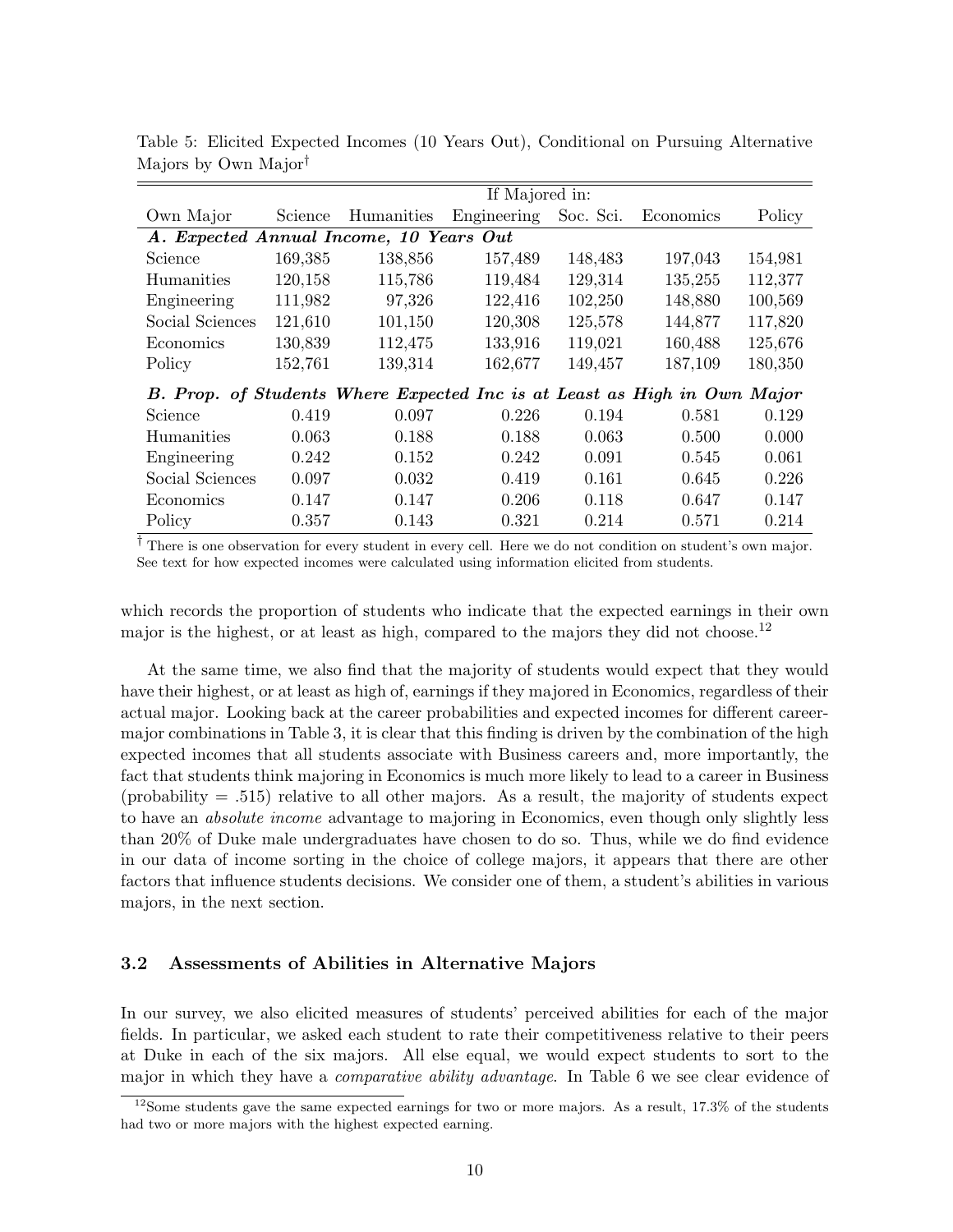|                    | If Majored in: |            |             |           |                                                                             |        |  |  |  |  |
|--------------------|----------------|------------|-------------|-----------|-----------------------------------------------------------------------------|--------|--|--|--|--|
| Own Major          | Science        | Humanities | Engineering | Soc. Sci. | Economics                                                                   | Policy |  |  |  |  |
| A. Ability Ratings |                |            |             |           |                                                                             |        |  |  |  |  |
| Science            | 4.000          | 3.548      | 2.710       | 3.548     | 2.871                                                                       | 2.774  |  |  |  |  |
| Humanities         | 2.625          | 4.438      | 1.750       | 3.750     | 2.500                                                                       | 3.375  |  |  |  |  |
| Engineering        | 3.576          | 3.000      | 3.909       | 3.182     | 3.242                                                                       | 2.818  |  |  |  |  |
| Social Sciences    | 2.806          | 3.419      | 2.129       | 4.000     | 2.677                                                                       | 2.935  |  |  |  |  |
| Economics          | 3.412          | 3.176      | 2.353       | 3.412     | 3.794                                                                       | 3.206  |  |  |  |  |
| Policy             | 2.536          | 3.536      | 1.821       | 3.786     | 2.893                                                                       | 4.286  |  |  |  |  |
| All Majors         | 3.225          | 3.428      | 2.532       | 3.590     | 3.058                                                                       | 3.197  |  |  |  |  |
|                    |                |            |             |           | B. Prop. of Students for Whom Highest Ability Rating would be in this Major |        |  |  |  |  |
| Science            | 0.774          | 0.387      | 0.194       | 0.484     | 0.194                                                                       | 0.226  |  |  |  |  |
| Humanities         | 0.125          | 0.938      | 0.063       | 0.375     | 0.125                                                                       | 0.313  |  |  |  |  |
| Engineering        | 0.424          | 0.242      | 0.697       | 0.242     | 0.333                                                                       | 0.121  |  |  |  |  |
| Social Science     | 0.161          | 0.290      | 0.129       | 0.677     | 0.194                                                                       | 0.194  |  |  |  |  |
| Economics          | 0.324          | 0.235      | 0.206       | 0.324     | 0.588                                                                       | 0.235  |  |  |  |  |
| Public Policy      | 0.179          | 0.321      | 0.071       | 0.500     | 0.107                                                                       | 0.821  |  |  |  |  |

Table 6: Elicited Rankings of Student's Ability if he Pursued Alternative Majors by Own Major†

<sup>†</sup> Students were asked: "Rate your competitiveness relative to your peers at Duke in academic field j", using a 5-point scale with  $1 =$  much worse,  $3 =$  average,  $5 =$  much better.

such advantage. Looking along the diagonals of either Panel A, which gives the average student ability ratings in their own major, or of Panel B, which gives the proportion of students that had the highest ability rating in their own major, one sees strong evidence of sorting by ability in choice of major fields. Furthermore, ability sorting in choice of a major appears to be stronger than sorting on expected future earnings. In particular, note that the proportion of students with their highest ability rating in their own major (the diagonal elements of Panel B) are much higher than the proportion of students that have their highest expected earnings in their own major (the diagonal elements of Panel B in Table 5).

Finally, the ability ratings of students also appear consistent with one's sense of the difficulty of the curriculums across majors. Looking at the average ratings taken over all majors for each of the major fields, we find that the average student finds Engineering the most challenging field (2.532), followed by Economics (3.058) and the average student finds that Social Science (3.590) and Humanities (3.428) are the least difficult majors.

### 3.3 Expectations for the "Average" Duke Student

Students can differ in their forecasts of future expected earnings in different careers and majors precisely because they differ in their abilities to succeed in different majors and, subsequently, in various careers. But, as noted in the Introduction, students' expectations about the future also can differ because they make forecast errors. Without waiting for ten years to find out their actual earnings (and career choices), we cannot get direct measures of such errors and examine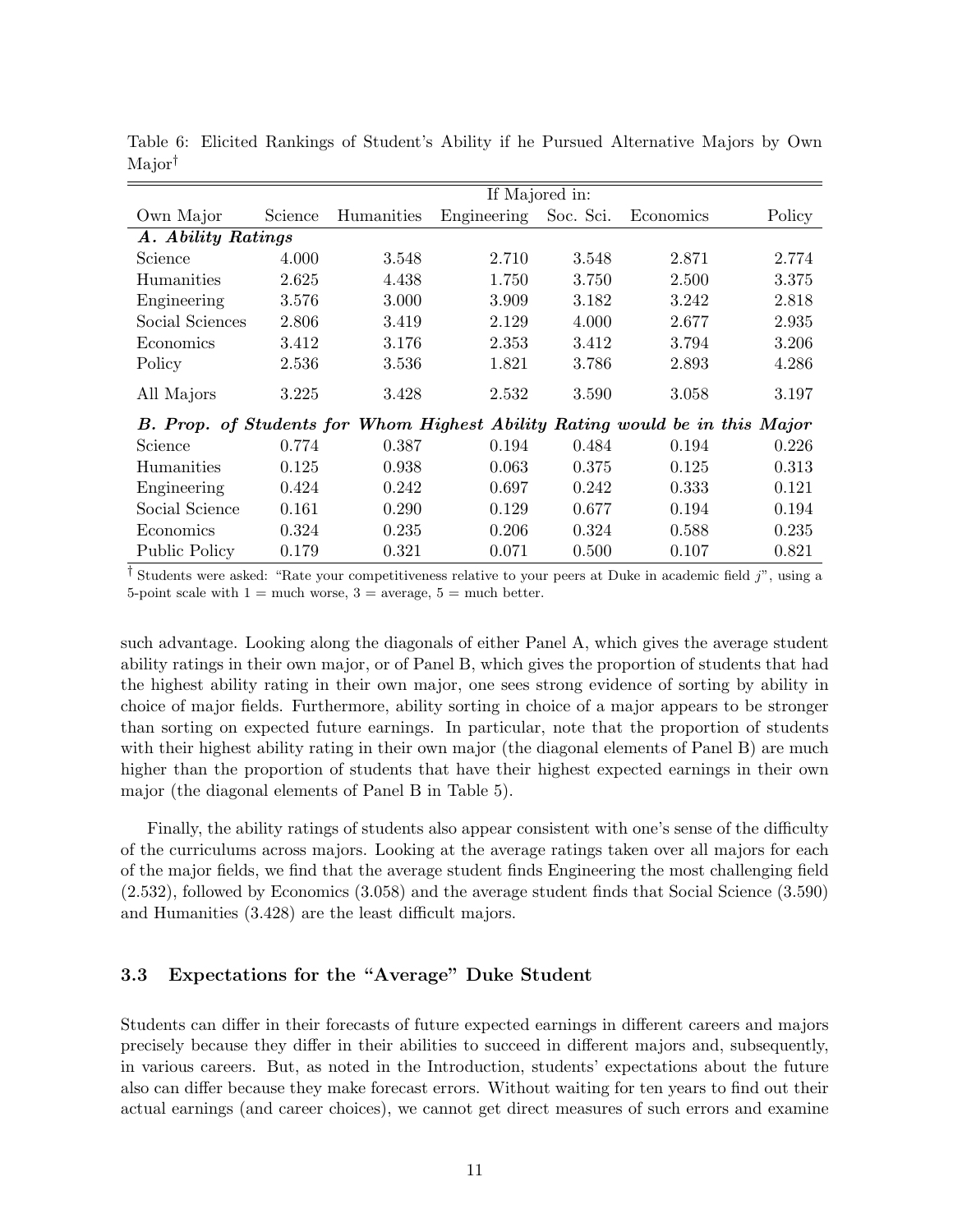|                 | If in Career: |         |                 |        |           |         |  |  |  |
|-----------------|---------------|---------|-----------------|--------|-----------|---------|--|--|--|
| If Majored in:  | Science       | Health  | <b>Business</b> | Govt.  | Education | Law     |  |  |  |
| Science         | 110,607       | 166,988 | 124,133         | 77,815 | 71,873    | 109,994 |  |  |  |
| Humanities      | 74,578        | 116,965 | 128,410         | 89,618 | 77,983    | 139,566 |  |  |  |
| Engineering     | 120,925       | 153,295 | 141,162         | 80.168 | 68,919    | 135,786 |  |  |  |
| Social Sciences | 80,283        | 112,809 | 133,110         | 88,618 | 74,618    | 136,191 |  |  |  |
| Economics       | 79,509        | 107,335 | 176,566         | 91,988 | 69,440    | 137,509 |  |  |  |
| Policy          | 74,145        | 106,948 | 134,301         | 99,295 | 71,162    | 143,173 |  |  |  |

Table 7: Elicited Expected Incomes (10 years out) for Average Duke Student in Alternative Majors and Careers by Student's Own Major

their properties. But we can determine the relative properties of students' forecasts by asking all students to make forecasts about the future for a similar event or person. In our survey, we asked each student to provide us with their assessments of what the "average" Duke [male] undergraduate would earn in different career-major combinations to parallel the questions we asked of students about their expectations about their own future earnings. In particular, we asked:

Suppose an average Duke student majored in [Sciences, Humanities, Engineering, Social Sciences, Economics, Public Policy]. How much do you think he will make working in the following careers [Science, Health, Business, Government, Education, Law] 10 years after graduation?

Let  $Y_{ijk10}^{AV}$  denote student is answer to how much the average Duke student would earn in career k conditional on majoring in field  $j$  10 years after graduation. To see how expected earnings for the average student varies at the major-career level, we report the sample averages of students' expected earnings for the average Duke student i.e.,  $(\overline{Y}_{jk10}^{AV} = \frac{1}{N})$  $\frac{1}{N} \sum_{i=1}^{N} Y_{ijk10}^{AV}$ ) in Table 7. In general, the expected earnings for the average Duke student for the different careermajor combinations are similar to the corresponding student expectations about their own future earnings in Table 3. However, there are differences between the two sets of forecasts.

To provide a sense about the extent to which students' earnings expectations are subject to forecast errors, we compared the expected earnings for the average Duke student between majors and non-majors and between upper- and under-classmen. The results of these comparisons are reported in Table 8. The structure of Table 8 parallels Table 4. While most of the differences in means between majors and non-majors and upper- and under-classmen are not that sizeable or statistically different at conventional levels of significance, there are some notable exceptions. In particular, Policy majors consistently have higher forecasts of expected earnings for the average Duke student compared to students who are not Policy majors. Furthermore, upper-classmen consistently have lower forecasts of the expected earnings that the average Duke student would have in Education careers than do under-classmen. Recall that we found in Table 4 differences in the same direction for the corresponding comparisons of students' expectations about what their own earnings would be and that these differences in that Table also were statistically significant. Taken together these findings strongly suggest that expectations about future earnings are, indeed, subject to forecast errors and that such errors are likely to influence students' choice of majors in non-trivial ways. We explicitly examine this influence in section 6, where we use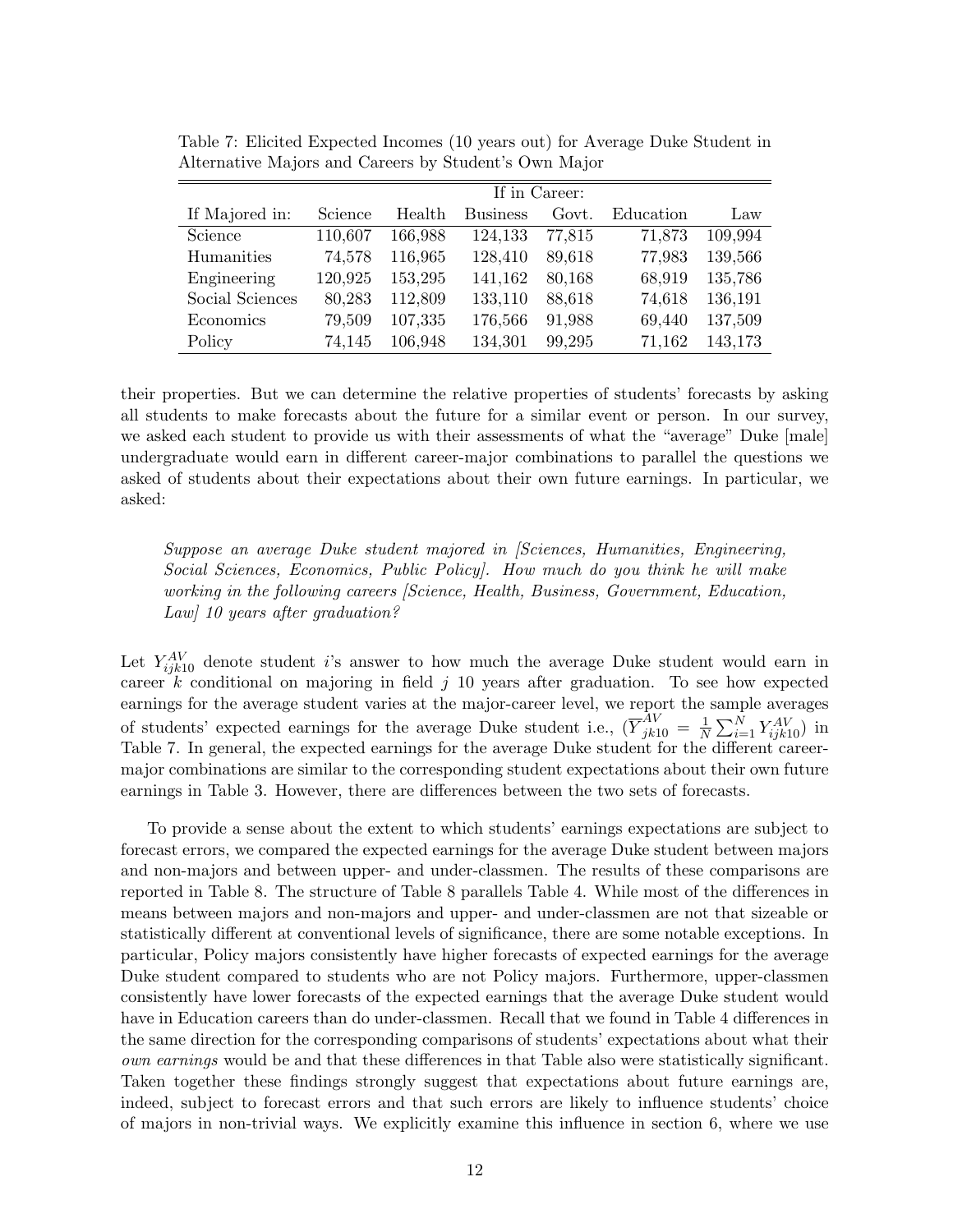|                              | Career     |                  |                 |             |              |            |  |  |  |  |  |
|------------------------------|------------|------------------|-----------------|-------------|--------------|------------|--|--|--|--|--|
| Major                        | Science    | Health           | <b>Business</b> | Govt.       | Education    | Law        |  |  |  |  |  |
| A. In Major vs. Non-Major    |            |                  |                 |             |              |            |  |  |  |  |  |
| Sciences                     | 9,675      | 42,380           | 13,436          | $-16,006$   | $-13,286$    | 204        |  |  |  |  |  |
| Humanities                   | $-1,257$   | $-18,350$        | $-1,003$        | $-2,334$    | $-3,355$     | 3,232      |  |  |  |  |  |
| Engineering                  | $-22,487$  | $-30,096$        | $-13,418$       | $-6,573$    | $-1,098$     | $-27,932$  |  |  |  |  |  |
| Soc. Sci.                    | $-9,227$   | $-13,169$        | $-26,465$       | $-13,723$   | $-21,072**$  | $-26,760*$ |  |  |  |  |  |
| Economics                    | 3,540      | 3,683            | 17,269          | 4,297       | 3,955        | 17,743     |  |  |  |  |  |
| Policy                       | 44,271***  | $35,173**$       | 13,831          | 33,396***   | 38,029***    | 56,082***  |  |  |  |  |  |
| <b>B.</b> Upper-Classmen vs. |            | $Under-Classmen$ |                 |             |              |            |  |  |  |  |  |
| Sciences                     | $-21,426*$ | 19,760           | 6,771           | $-11,947$   | $-17,750*$   | 1,209      |  |  |  |  |  |
| Humanities                   | $-14,499$  | 9,855            | 4,232           | $-17,632*$  | $-32,279***$ | $-19$      |  |  |  |  |  |
| Engineering                  | $-15,703$  | 18,488           | $24,521*$       | $-7,838$    | $-15,975*$   | 46,745     |  |  |  |  |  |
| Soc. Sci.                    | $-8,573$   | 11,167           | 12,847          | $-22,266**$ | $-14.932*$   | 5,364      |  |  |  |  |  |
| Economics                    | 1,364      | 13,659           | 24,969          | $-13,302$   | $-21,948**$  | 4,040      |  |  |  |  |  |
| Policy                       | $-9,573$   | 11,545           | $-4,435$        | $-9,127$    | $-21,297**$  | $-2,095$   |  |  |  |  |  |

Table 8: Differences in Elicited Expected Incomes (10 years out) for Average Duke Student by Own Major vs. Non-Major and Upper- vs. Under-Classmen†

† Test results for between-group differences in means of expected income: \* significantly different at 10%; \*\* significantly different at 5%; \*\*\* significantly different at 1%.

students' expectations for the earnings of the average Duke student to eliminate such forecast errors from students' own expected earnings and examine how students' choice of majors would change in the absence of such errors.

# 4 Empirical Model of College Major Choice

In this section, we lay out an empirical model of college major choice in order to examine the interplay of students' ability, expected income and preferences over majors and careers. As noted in Section 2, we based our data collection on a model of how students made their college major decisions. We now provide an explicit characterization of that model, as well as a specification of the process generating students' expected future earnings associated with alternative careers and majors that require expectations data on earnings for only one point in students' futures.

As noted in Section 2, we assume that a student's choice of major is a one-shot decision, i.e., we do not allow students to change their majors. Furthermore, to simplify our analysis, we assume that once students have made their major decisions, they do not choose their careers upon graduation, but rather face a lottery over alternative careers, where the probabilities of being assigned to particular careers depend upon their choice of major. Following the notation in Section 2, let  $P_{ijk}$  denote the probability of i being assigned career k conditional on choosing major  $j$ . Once he realizes his draw on a career, the student makes no further decision and reaps the "benefits" of his choice of major and the outcome of his career assignment. These benefits come in the form of the consumption he can realize in each remaining period of his lifetime and, as we describe below, preferences over careers.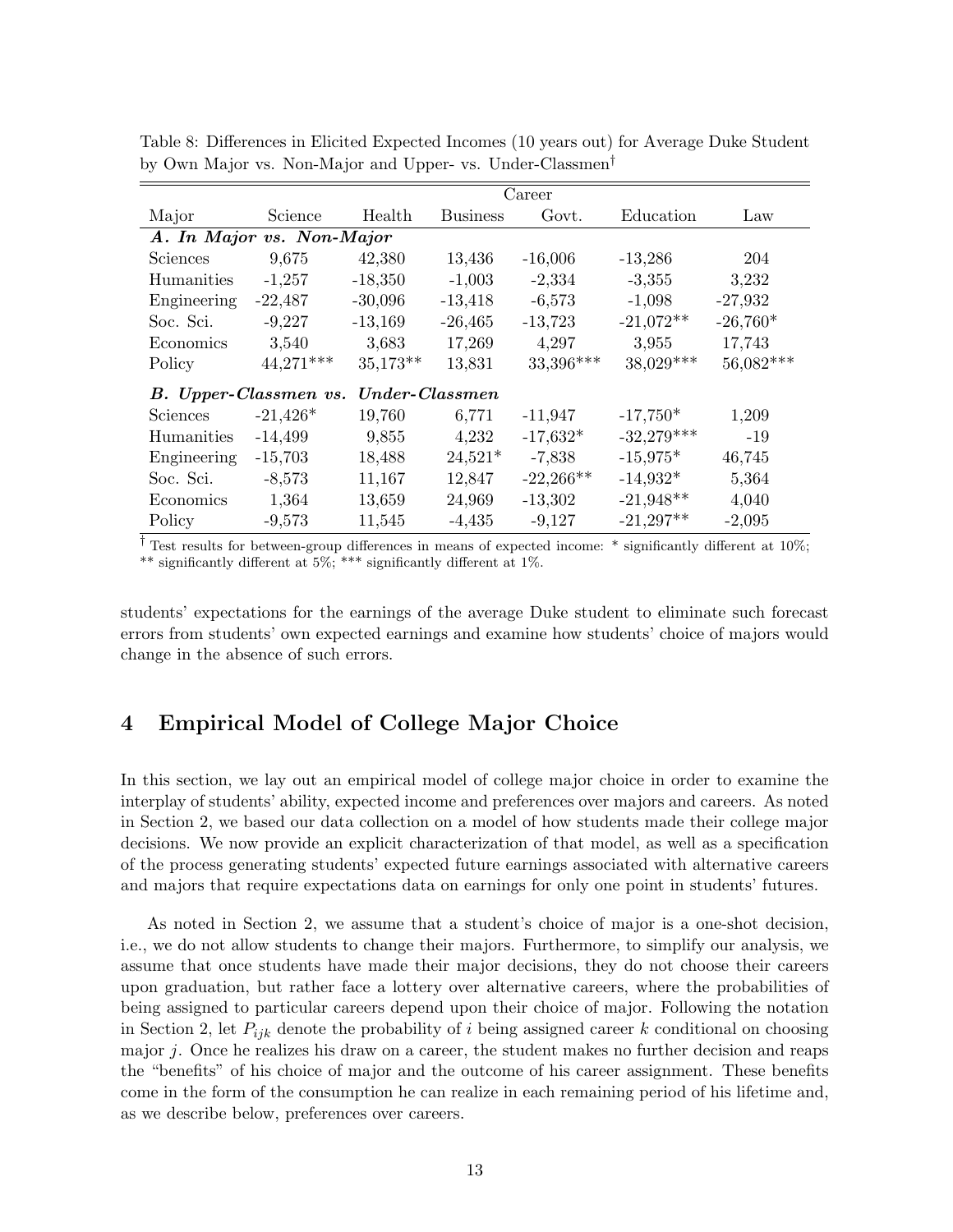#### 4.1 Earnings and Consumption

We now lay out a set of assumptions that allow us to express a student's expected future streams of utility from consumption associated with alternative major-career pairs as a parsimonious function of the expected earnings for these pairs that we elicited in our data. Let  $Y_{i\hat{i}k\hat{t}}$  denote the earnings for individual i, with major j and career k, in future period t, where  $Y_{ijkt}$  is the following function of the individual's permanent premium for the major-career combination,  $\mu_{ijk}$ , a growth rate which is major-specific but neither career or individual-specific,  $g_{jt}$ <sup>13</sup> and a mean-zero transitory error term,  $\epsilon_{i j k t}$ :

$$
Y_{ijkt} = \exp(\mu_{ijk} + g_{jt} + \epsilon_{ijkt})
$$
\n(2)

Individuals are assumed not to know  $\epsilon_{i j k t}$  until after they choose their major, so that they only have expectations of the future  $\epsilon$ 's at the time they are making this decision.

We assume that the individual's utility in period  $t$  is proportional to the log of his consumption in that period,  $\ln C_{ijkt}$ , and that there is no savings so that individuals consume their earnings in each period, i.e.,  $C_{ijkt} = Y_{ijkt}$ <sup>14</sup> Normalizing the price of consumption to one, the expected present discounted value of the utility associated with consumption if individual  $i$ majors in major j,  $v_{ij}^C$ , is given by:

$$
v_{ij}^C \equiv \alpha \sum_{k=1}^K \sum_{t=1}^T \beta^t P_{ijk} E \ln(Y_{ijkt})
$$
  

$$
= \alpha \sum_{k=1}^K \sum_{t=1}^T \beta^t P_{ijk} (\mu_{ijk} + g_{jt})
$$
 (3)

where  $\beta$  is the rate of time preference and  $\alpha$  is the (utility) value of log consumption.

It follows from (2) that a student's beliefs about the earnings associated with different majorcareer combinations 10 years after graduating from college,  $\hat{Y}_{ijk10}$ , is given by:

$$
\hat{Y}_{ijkl0} = E[\exp(\mu_{ijk} + g_{j10} + \epsilon_{ijk10})]
$$
\n(4)

We assume that the  $\epsilon$ 's have the same moments across i and k, conditional on major j. It follows that  $E[\exp(\epsilon_{ijk10})] = E[\exp(\epsilon_{ijk'10})]$  for all k, k', so that we can express  $v_{ij}^C$  as a function of  $\hat{Y}_{ijk10}$ and a major-specific constant:

$$
v_{ij}^C = \alpha^* \sum_{k=1}^K P_{ijk} \ln \hat{Y}_{ijk10} + \phi_j^* \tag{5}
$$

where  $\alpha^*$  and  $\phi_j^*$  are given by:

$$
\alpha^* = \frac{\alpha(\beta - \beta^T)}{1 - \beta} \tag{6}
$$

$$
\phi_j^* = \sum_{t=1}^T \beta^t \left( g_{jt} - g_{j10} - \ln(E[\exp(\epsilon_{ijK10})]) \right) \tag{7}
$$

 $13$ Below we will show that the model generalizes to cases where the growth rate on earnings is additive in career and major:  $g_{ikt} = g_{jt} + g_{kt}$ .

 $14$ An alternative assumption that yields the same reduced form is that individuals are able to perfectly consumption smooth. In this case, we also can have probabilities of employment that differ by major. See Arcidiacono (2005) for a discussion.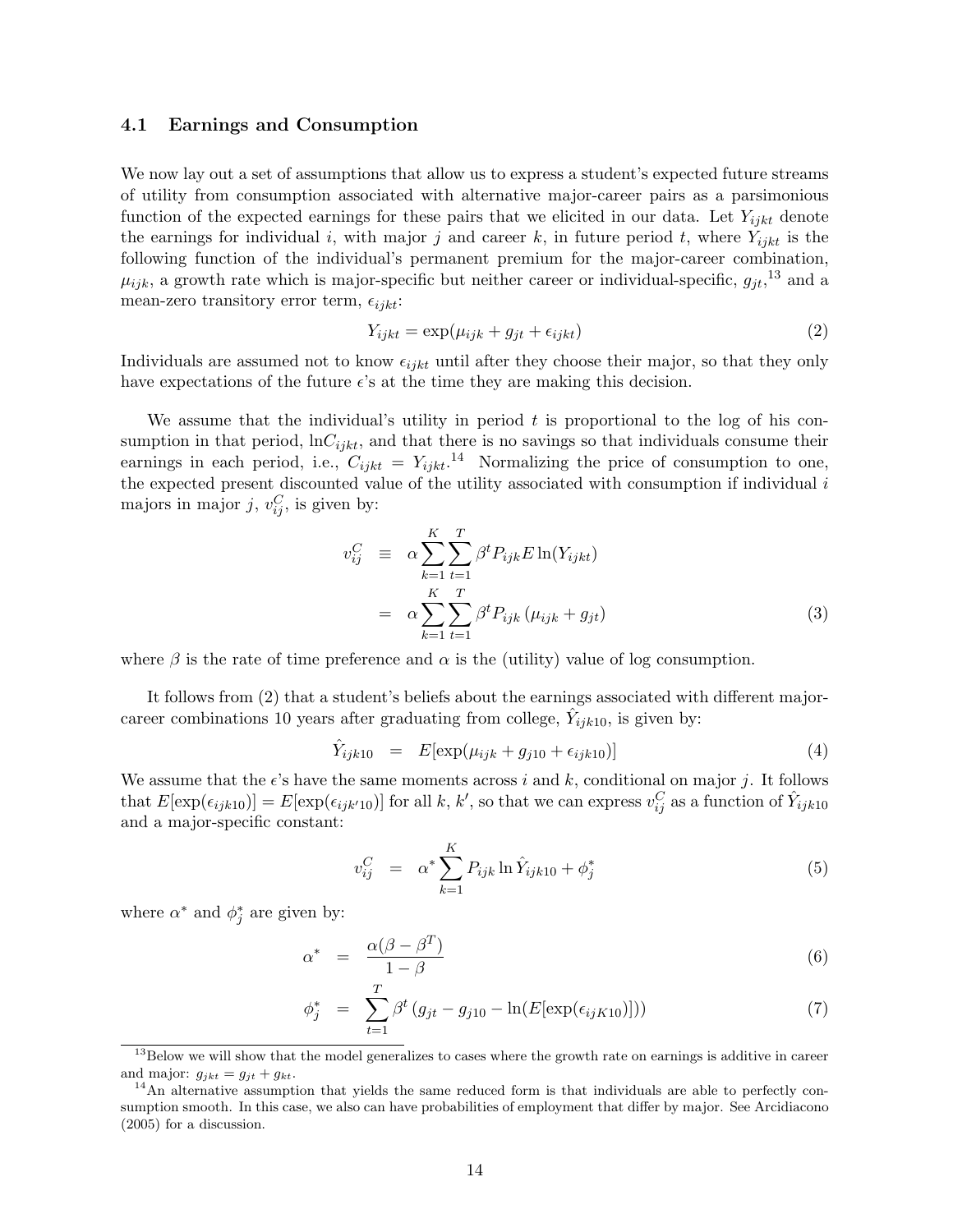where, since  $E[\exp(\epsilon_{ijk10})] = E[\exp(\epsilon_{ijk'10})]$ , we have expressed the last line relative to career K. Using the individual's subjective expectations of expected income by career and major, if follows that we can express  $v_{ij}^C$  as:

$$
v_{ij}^C = \alpha^* \sum_{k=1}^K P_{ijk} \ln \hat{Y}_{ijk10} + \phi_j^*
$$
 (8)

In all of the empirical models of college choice that we estimate, the payoff associated with major j,  $v_{ij}$ , depends on expected future consumption via  $v_{ij}^C$  in (8). Our initial models assume that major payoffs are equal to  $v_{ij}^C$  plus an individual- and major-specific preference component,  $\eta_{ij}$ , that is unobserved by the econometrician, so that:

$$
v_{ij} = \phi_j^* + \alpha^* \sum_{k=1}^{K} P_{ijk} \ln \hat{Y}_{ijk10} + \eta_{ij}
$$
 (9)

#### 4.2 Utility while in College

Assuming that the payoffs from different majors depend only on expected lifetime consumption ignores the role that the coursework in a major may have on the choice of a major. Individuals may be selecting majors not because of the pay but because of the differences in the difficulty of coursework across majors and their abilities to do the coursework. These abilities to do the coursework then translate into higher expected earnings. To get at the role of difficulty of majors and students' abilities to complete them, we control for students' assessments of their relative abilities in the each of the majors,  $A_{ij}$ , that we elicited in our survey. In particular, we model the observed utility of the major choice while in school as  $u_{ij} = \gamma_j + A_{ij}\theta$ , so that  $v_{ij}$  becomes:

$$
v_{ij} = \gamma_j^* + A_{ij}\theta + \alpha^* \sum_{k=1}^{K} P_{ijk} \ln \hat{Y}_{ijk10} + \eta_{ij}
$$
 (10)

where  $\gamma_j^* = \gamma_j + A_{ij}\theta$ .

### 4.3 Career Preferences

Finally, we allow for differences in preferences over careers themselves in some of our specifications of our college choice model. Normalizing the preferences for the first  $K-1$  careers relative to career K yields the following payoff to student  $i$  for major  $j$ :

$$
v_{ij} = \gamma_j^* + A_{ij}\theta + \alpha^* \sum_{k=1}^K P_{ijk} \ln \hat{Y}_{ijk10} + \sum_{k=1}^{K-1} P_{ijk}\delta_k^* + \eta_{ij}
$$
(11)

We note that the career-specific preferences also may be picking up differences in growth rates across majors. In particular, if we assume that major-career specific growth rates in earnings can be written as  $g_{jk} = g_j + g_k$ , then  $\delta^*_k$  can be decomposed into the actual preference for the career,  $\delta_k$ , plus a function of the difference in growth rates between career k and career K:

$$
\delta_k^* = \delta_k + \sum_{t=1}^T \beta^t (g_{kt} - g_{k10} - g_{Kt} + g_{k10})
$$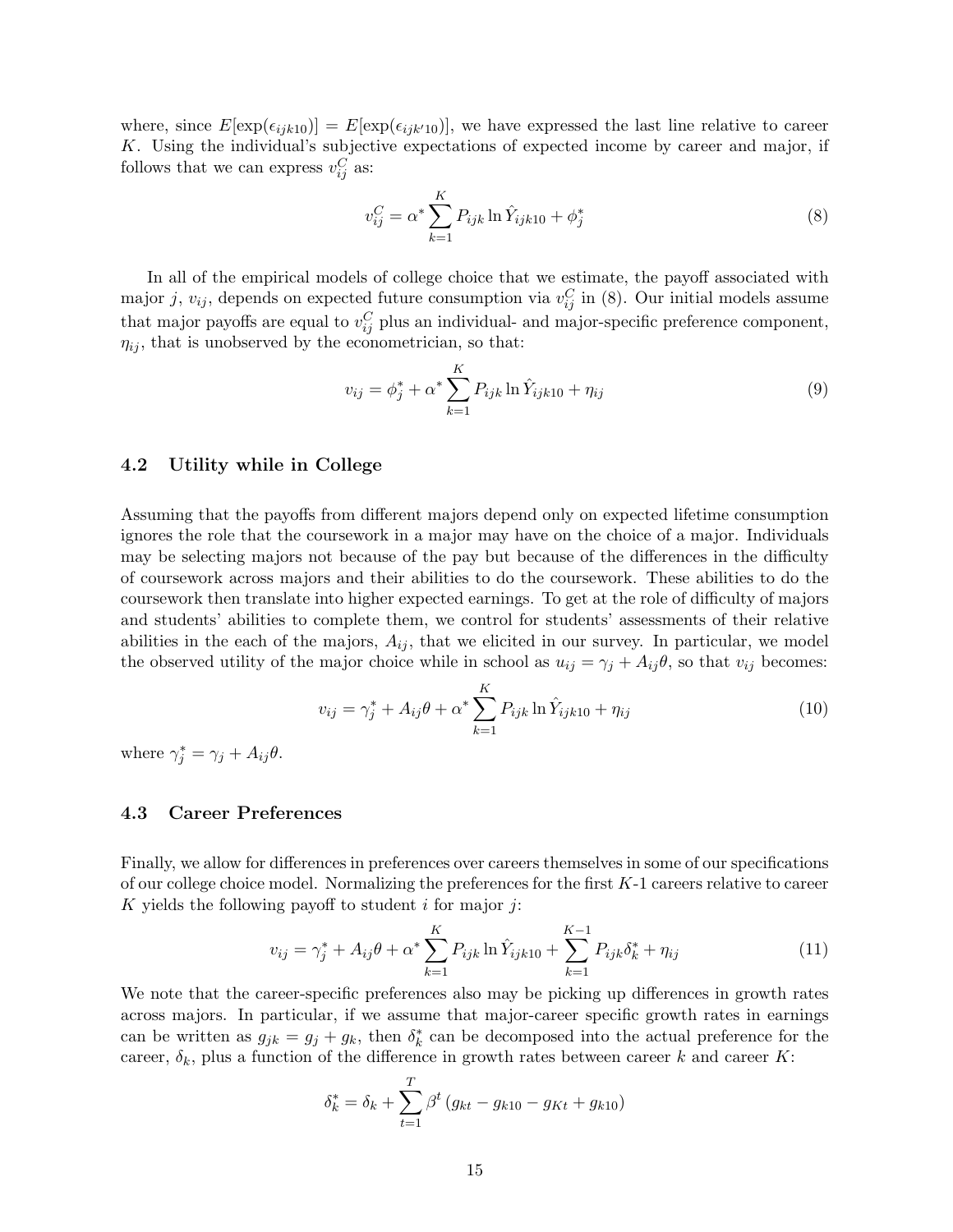#### 4.4 Estimation

Assuming that students choose their college major so as to maximize their expected utility, let  $d_{ij} = 1$  when  $j = \arg \max_{j'} v_{ij'}$  and zero otherwise. To simplify the estimation, we assume that the unobserved preferences for particular majors, the  $\eta_{ij}$ 's, follow a Type I extreme value distribution. Letting  $\bar{v}_{ij}$  denote  $v_{ij}$  net of  $\eta_{ij}$ , the probability individual i chooses major j,  $p_{ij}$ , is:

$$
p_{ij} = \frac{\exp(\bar{v}_{ij})}{\sum_{j=1}^{J} \exp(\bar{v}_{ij})}
$$
(12)

Given data on the choices of a major (or intended choice) by the students in our sample, the log likelihood for the data is given by:

$$
L = \sum_{i} \sum_{j} 1[d_{ij} = 1] \log[p_{ij}]
$$
\n(13)

where  $1$ [] is the indicator function.

Similar to Zafar (2008), we also elicited more information from the students in our sample than just their choice (or expected choice) of major. In particular, we asked them to provide their full preference orderings over all of the majors. The details of the survey responses to this question are given in the Appendix. These data can be used to estimate the parameters of the alternative specifications of the payoff functions,  $v_{ij}$ , in (9), (10) and (11) via a rank-ordered, or exploded, logit model. Let  $r_i = (r_{i1}, r_{i2}, ..., r_{im}, ..., r_{iJ})'$ , where  $r_{im}$  denotes the major that student i ranked as the  $m<sup>th</sup>$  highest of the J majors. Then it follows that the probability of observing student *i*'s rankings of majors,  $r_i$ , is given by:

$$
p(r_i) \equiv Pr(v_{ir_{i1}} > v_{ir_{i2}} > ... > v_{ir_{iJ}}) = \prod_{j=1}^{J-1} \frac{\exp(\bar{v}_{ir_{ij}})}{\sum_{l=j}^{J} \exp(\bar{v}_{ir_{il}})}
$$
(14)

and the log likelihood for the data is:

$$
L = \sum_{i} \log[p(r_i)]. \tag{15}
$$

### 5 Results

Table 9 presents estimates for the three alternative specifications of a multinomial logit model of students' college major choices corresponding to the major-specific payoff functions in (9), (10) and (11), respectively. For all three specifications, we find that the coefficient on expected log earnings ten years out,  $\hat{Y}_{ijk10}$ , is positive and significantly different from zero. Consistent with Arcidiacono (2004), we also find that students' comparative advantage in their abilities in different majors plays a very important role in choice of a major, over and above the earnings they expect to receive from different majors. For example, moving from a four to a five on the self-assessed ability scale is equivalent to an 86% increase in earnings. Finally, we find much less evidence that preferences for specific careers influence students' choice of a major. The one exception to this is the effect of a career in the government, which is statistically significant and very negative in the multinomial logit estimates.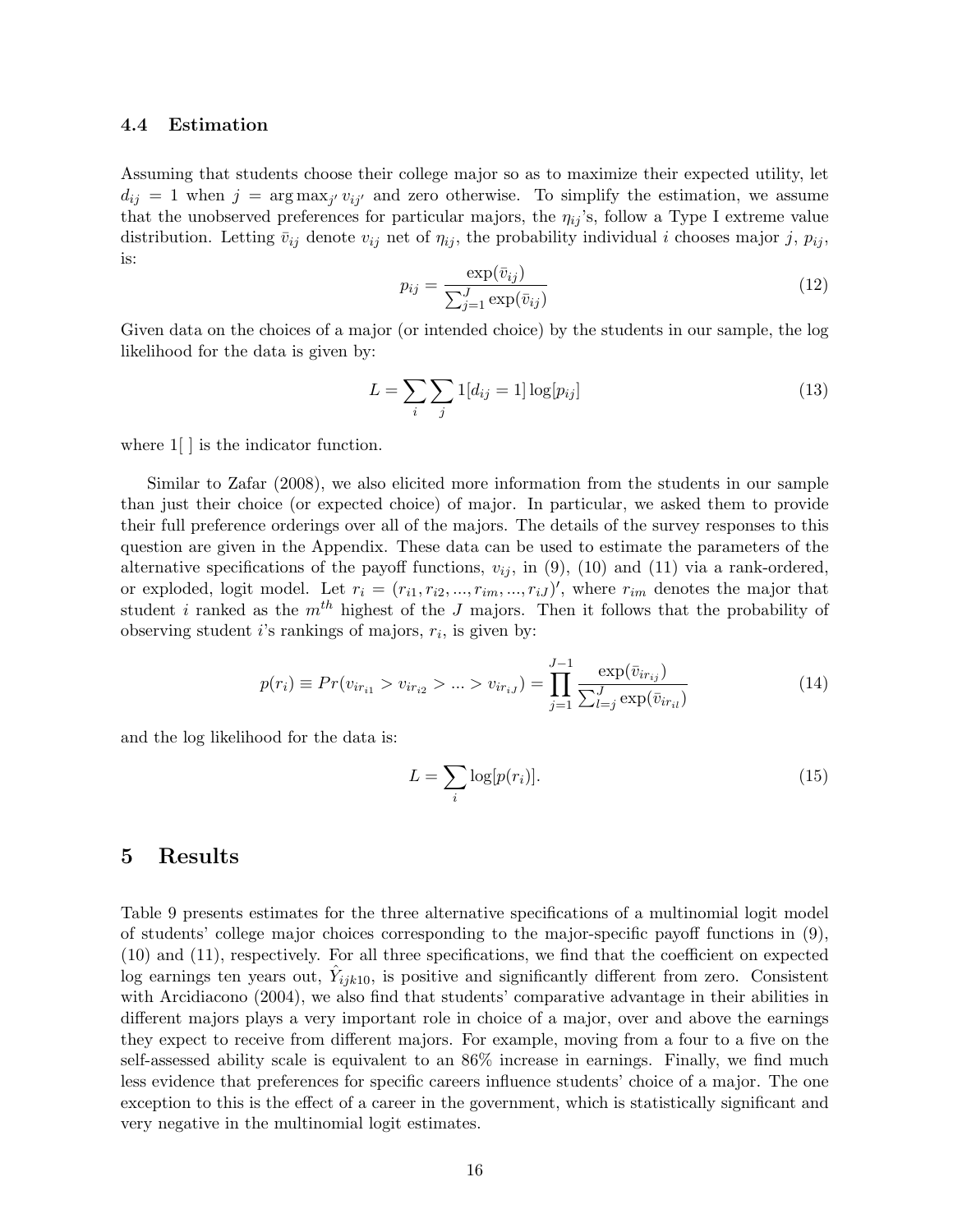|                        | Coeff.   | St. Error | Coeff.   | St. Error | Coeff.   | St. Error |
|------------------------|----------|-----------|----------|-----------|----------|-----------|
| Natural Science        | 0.060    | (0.264)   | 0.066    | (0.304)   | $-0.436$ | (0.408)   |
| Humanities             | $-0.364$ | (0.319)   | $-0.694$ | (0.351)   | $-1.299$ | (0.417)   |
| Engineering            | 0.082    | (0.261)   | 0.540    | (0.316)   | 0.112    | (0.422)   |
| Social Science         | 0.182    | (0.265)   | $-0.118$ | (0.294)   | $-0.421$ | (0.315)   |
| Economics              | $-0.105$ | (0.268)   | 0.167    | (0.299)   | 0.053    | (0.356)   |
| Expected Ln Earnings   | 1.612    | (0.389)   | 1.690    | (0.466)   | 1.463    | (0.514)   |
| $A_{ij}=3$             |          |           | 1.110    | (0.360)   | 1.162    | (0.369)   |
| $A_{ij}=4$             |          |           | 2.130    | (0.352)   | 2.102    | (0.361)   |
| $A_{ij}=5$             |          |           | 3.538    | (0.376)   | 3.592    | (0.388)   |
| Science Career         |          |           |          |           | $-1.146$ | (0.847)   |
| Health Career          |          |           |          |           | $-0.511$ | (0.835)   |
| <b>Business Career</b> |          |           |          |           | $-1.176$ | (0.799)   |
| Govt. Career           |          |           |          |           | $-4.225$ | (1.244)   |
| Education Career       |          |           |          |           | 0.069    | (1.284)   |
| Log Likelihood         | 296.1    |           | 223.8    |           | 216.4    |           |

Table 9: Multinomial Logit Estimates of Major Choice†

 $\uparrow N = 173$ . The omitted major category is public policy. The omitted career category is law.

As noted in Section 4.4, we also estimated an exploded logit model for the same specifications used in the multinomial logit model, using the data on the preference orderings over majors elicited from students. Results for alternative specifications of the latter model are presented in Table 14 of the Appendix. Many of the estimates for the exploded logit models are qualitative similar to those for the multinomial logit models in Table 9. For example, the coefficients on expected log earnings and on the ability measures have the same signs and patterns of statistical significance as those found in Table 9. At the same time, the magnitudes of the coefficient estimates on log earnings and the ability measures in the exploded logit models are substantially smaller in magnitude than those for the multinomial logit models. Furthermore, the effect of careers in government in the exploded logit model is no longer negative or statistically significant. These differences in estimates between the two models may result from the violations of the assumption made in both models that the errors in the payoffs to alternative majors are independent.

Using the multinomial logit estimates from the last column of Table 9, we examine the effect of expected log earnings and abilities on major choice. These results are presented in Table 10. The first column of this Table displays the baseline probability of choosing each of the majors. In the second and third columns, we use the parameter estimates to forecast choice behavior when abilities and earnings, respectively, are the same across majors. When abilities are set equal, large shifts occur as individuals move away from the Humanities and the Social Sciences and into Engineering, with some movement also into the Economics major. This occurs in part because earnings now plays a greater role in sorting and, in part, because students' beliefs about their ability to do well in Engineering are much lower than their beliefs about their abilities to perform in other majors. In contrast, when earnings are set equal, the share of individuals choosing Humanities and Social Science majors increases by 17% and 10%, respectively, with the share choosing Economics as a major falling by 16%. The overall distribution across majors when earnings are equal, however, still leaves no major drawing more than 20% of the students.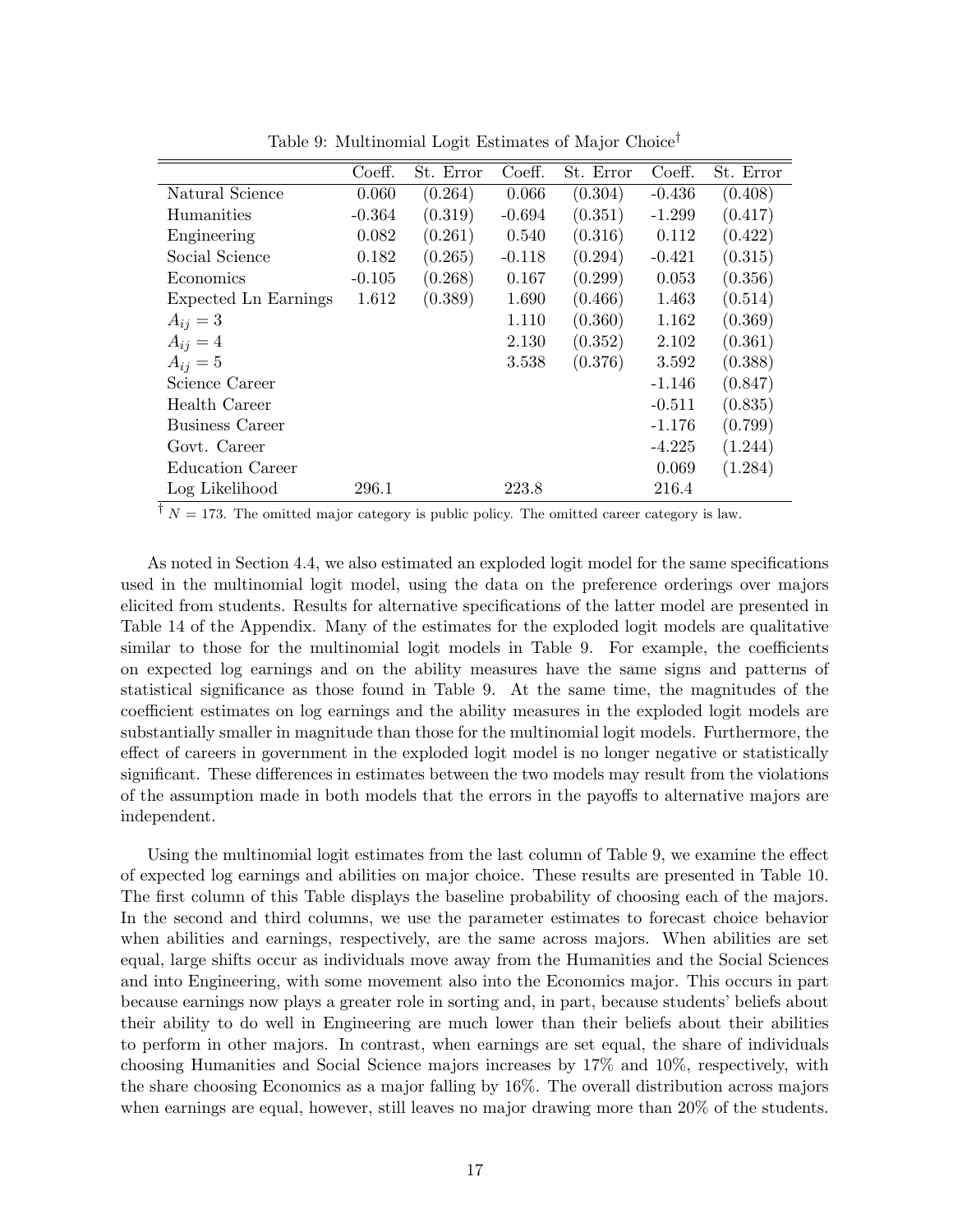|                 |                 |           |          | 1 Std. Dev.    | 1 Std. Dev.            | 1 Std. Dev. |
|-----------------|-----------------|-----------|----------|----------------|------------------------|-------------|
|                 |                 | Equal     | Equal    | Increase       | Increase               | Increase    |
|                 | <b>Baseline</b> | Abilities | Earnings | Science Career | <b>Business Career</b> | Major       |
| Natural Science | 17.9%           | 16.6%     | 17.8%    | 18.9%          | 16.2%                  | 25.9%       |
| Humanities      | $9.3\%$         | 5.9%      | 10.9%    | $8.6\%$        | $9.1\%$                | 15.0%       |
| Engineering     | 19.1%           | 27.1\%    | 19.0%    | 21.1\%         | 18.6%                  | 26.6%       |
| Social Science  | 17.9%           | 12.2\%    | 19.7%    | 17.4%          | 17.2%                  | 26.8%       |
| Economics       | 19.7%           | 23.8%     | 16.6%    | 18.6%          | 22.9%                  | 29.3%       |
| Public Policy   | 16.2%           | 14.4%     | 16.0%    | 15.4%          | 16.1%                  | 23.2%       |

Table 10: The Effect of Expected Earnings and Abilities on Major Choice†

† Forecasts used the multinomial logit estimates from the last column in Table 9. The last three columns refer to one standard deviation increases. The last column shows major choices when earnings for that major were increased holding earnings in the other majors constant.

The fourth and fifth columns of Table 10 show the effects of one standard deviation increases in the earnings of Science and Business careers, respectively. These standard deviation increases are calculated conditional on a major. Increasing earnings in Science careers results in shifts from all the other majors to Natural Science and Engineering majors. The share of individuals choosing Natural Science and Engineering majors increases by 5.5% and 10%, respectively, from a one standard deviation increase in earnings from Science careers. In contrast, a one standard deviation increase in the earnings from Business careers leads to drops of 9.5% and 3% in the share of Natural Science and Engineering majors. This is coupled with a 16% increase in Economics majors. The last column of Table 10 shows the effects of a one standard deviation increase in expected earnings for a major as a whole, holding earnings in the other majors constant. Here the results are quite large. All majors see at least a 40% increase in the share choosing the particular major with Humanities majors increasing by over 60%.

In Table 11, we present estimates for the alternative models separately for students who are under-classmen (i.e., freshmen and sophomores) and those who are upper-classmen (i.e., juniors and seniors). The corresponding exploded logit model estimates are presented in Table 15 of the Appendix. The pattern of the coefficients is quite similar across the two groups of students. In both the multinomial logit and exploded logit estimates, the only significant difference is that under-classmen prefer Education careers relatively more than do upper-classmen. (Recall this pattern was found in Table 4 for the unadjusted differences between classes in expected earnings for different careers and majors.) Note that the coefficients on expected log earnings are not only statistically significant for both under- and upper-classmen but they also are virtually identical in magnitude. In his study of the choice of college majors by students at Northwestern University, Zafar (2008) only interviewed sophomores because of a concern that asking upperclassmen about their choice of a major would raise issues of "cognitive dissonance," given that upper-classmen, compared to under-classmen, might be more inclined to tilt their responses about expected outcomes in favor of the majors they had chosen. Our estimates suggest that Zafar's concern does not seem to apply to the expected future earnings associated with chosen majors and their alternatives.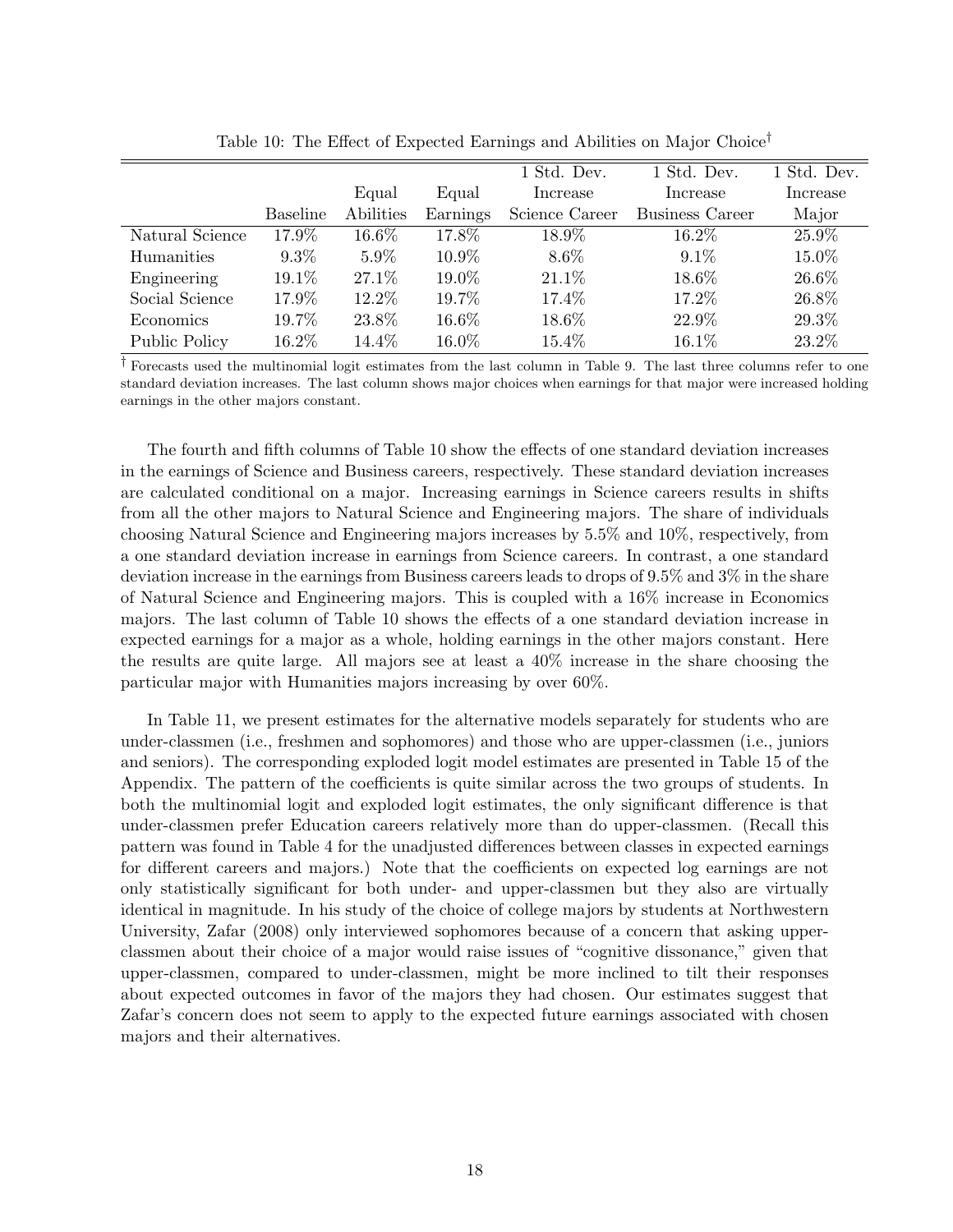|                                                                             | Upper-Classmen | St. Error        | (0.591)         | (0.569)    | (9.594)     | (0.429)        | (0.509)   | (0.706)              | (0.481)    | (674, 0)     | (0.513)                     | (1.329)  | (1.320)       | (1.193)         | (1.685)      | (1.958)          |                |                                                              |
|-----------------------------------------------------------------------------|----------------|------------------|-----------------|------------|-------------|----------------|-----------|----------------------|------------|--------------|-----------------------------|----------|---------------|-----------------|--------------|------------------|----------------|--------------------------------------------------------------|
|                                                                             |                | Coeff.           | 0.010           | 0.864      | 0.653       | $-0.083$       | 0.606     | 1.335                | 1.435      | 2.334        | 3.803                       | $-1.055$ | 1.187         | 1.745           | 3.817        | 2.141            | 122.8          |                                                              |
|                                                                             | Under-Classmen | St. Error        | (0.607)         | (0.649)    | (0.637)     | (0.498)        | (0.521)   | (0.804)              | (0.583)    | (0.565)      | (0.623)                     | (1.204)  | (1.150)       | (1.075)         | 2.040)       | (1.675)          |                |                                                              |
|                                                                             |                | Coeff.           | $-0.804$        | $-1.749$   | $-0.437$    | $-0.734$       | $-0.504$  | $1.530\,$            | $0.687$    | 1.725        | 3.508                       | $-1.419$ | 0.169         | $-0.652$        | 4.572        | 2.169            | 89.0           |                                                              |
|                                                                             | Upper-Classmen | St. Error        | (0.432)         | (0.510)    | (0.461)     | (0.452)        | (0.453)   | (0.708)              | (0.562)    | (0.546)      | (0.599)                     |          |               |                 |              |                  |                |                                                              |
|                                                                             |                | Coeff.           | 0.433           | 0.641      | 1.088       | 0.104          | 0.610     | 1.589                | 1.365      | 2.322        | 3.730                       |          |               |                 |              |                  | 126.1          |                                                              |
| Table 11: Multinomial Logit Estimates of Major Choice by Class <sup>†</sup> | Under-Classmen | St. Error        | (0.432)         | (0.510)    | (0.461)     | (0.452)        | (0.453)   | (0.708)              | (0.562)    | (0.546)      | (0.599)                     |          |               |                 |              |                  |                |                                                              |
|                                                                             |                | Coeff.           | $-0.326$        | 0.743      | 0.083       | 0.363          | $-0.370$  | 1.694                | 7777       | 1.968        | 3.470                       |          |               |                 |              |                  | 94.9           |                                                              |
|                                                                             | Upper-Classmen | St. Error        | (0.364)         | (0.449)    | (0.350)     | (0.357)        | (0.361)   | (0.500)              |            |              |                             |          |               |                 |              |                  |                | omitted career category is law                               |
|                                                                             |                | Coeff.           | 0.118           | $-0.372$   | 0.273       | 0.343          | 0.134     | 1.555                |            |              |                             |          |               |                 |              |                  | 172.7          |                                                              |
|                                                                             | Under-Classmen | Coeff. St. Error | (0.384)         | (0.453)    | (0.400)     | (0.401)        | (0.411)   | (0.625)              |            |              |                             |          |               |                 |              |                  |                |                                                              |
|                                                                             |                |                  | 0.011           | $-0.364$   | $-0.158$    | $-0.018$       | $-0.419$  | 1.575                |            |              |                             |          |               |                 |              |                  | 122.5          |                                                              |
|                                                                             |                |                  | Natural Science | Humanities | Engineering | Social Science | Economics | Expected Ln Earnings | $A_{ij}=3$ | $A_{ij} = 4$ | $A_{ij} = 5$ Science Career |          | Health Career | Business Career | Govt. Career | Education Career | Log Likelihood | $N = 173$ . The omitted major category is public policy. The |

19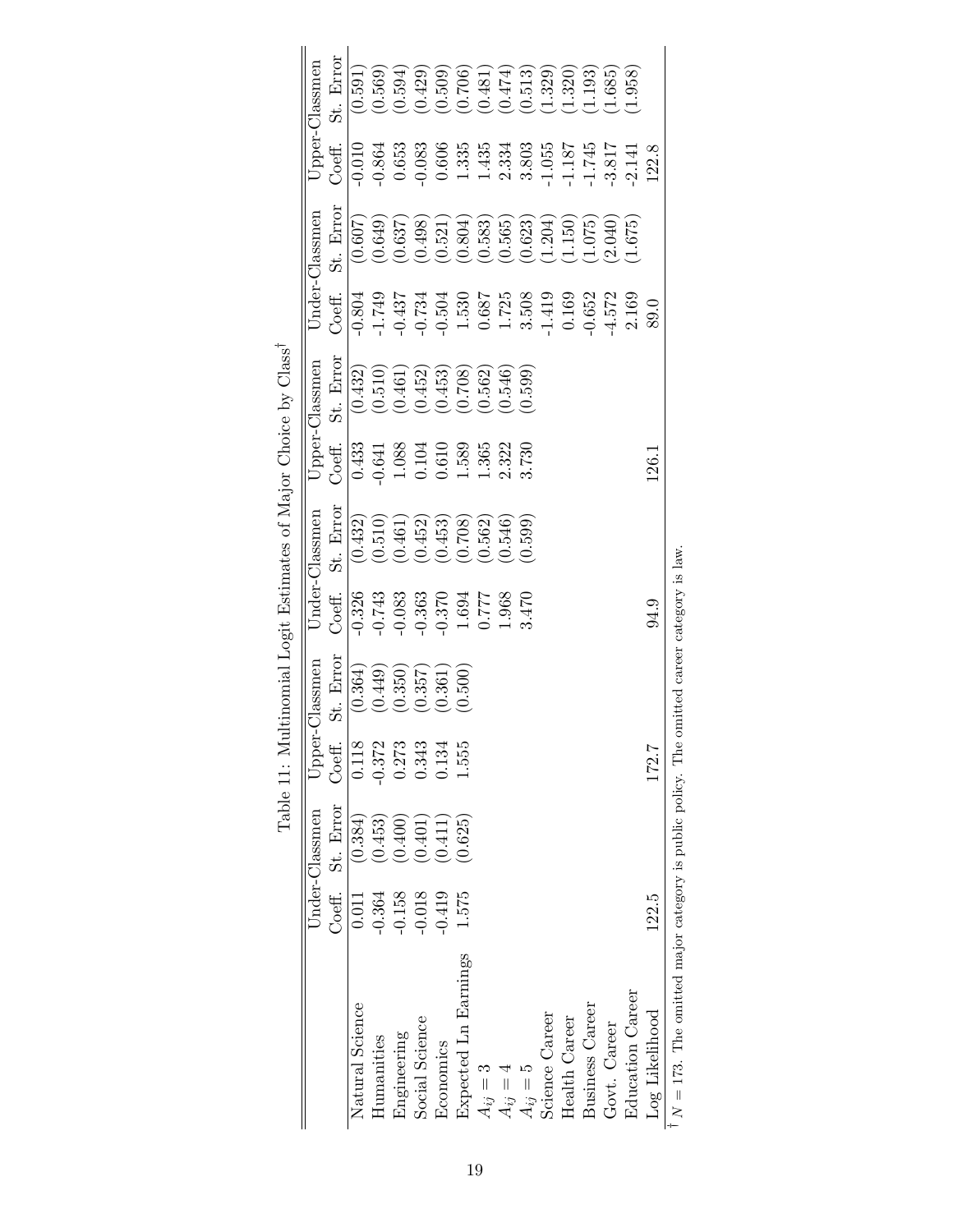### 6 Forecast Errors and Choice of Major

As noted in Section 3.3, students differ in their forecasts not only because they differ in their abilities to succeed in different majors and careers, but also because they make errors in these forecasts. We provided some initial evidence for such errors, using data students provided about their forecasts of earnings for common person, namely the average Duke student. In what follows, we use the latter data, along with the model estimates presented above to address the following hypothetical question: How would the choice of college majors change, if at all, if student forecasts about future earnings in various majors and careers were not subject to idiosyncratic forecast errors? In what follows, we outline our strategy for purging students' forecasts of such errors and then present results on the extent to which such forecast errors may affect the college major choices of students.

#### 6.1 Adjusting Expected Earnings for Student Forecast Errors

To characterize students' forecast errors for their future earnings associated with the alternative majors and careers, we proceed as follows. Let each student's earnings premium for career k and major j in period t,  $\mu_{i jkt}$ , be written as

$$
\mu_{ijkt} = \mu_{jkt} + \zeta_{ijkt} + \lambda_{ijk} \tag{16}
$$

where  $\mu_{jkt}$  is the average premium in the (student) population for the various major-career combinations,  $\zeta_{i\hat{i}k\hat{t}}$  is student i's corresponding forecast error relative to this population average premium and  $\lambda_{ijk}$  denotes the student's comparative advantage in earnings for the particular major-career combination. We also assume that  $\zeta_{i\hat{i}k\hat{t}}$  has a median of zero. Finally, we assume that student responses to what they would expect the earnings of the average Duke student to be as of  $t = 10$  for each major-career combination,  $Y_{ijk10}^{AV}$ , measures the sum of  $\mu_{jkt}$  and  $\zeta_{ijkt}$  as follows:

$$
Y_{ijkl0}^{AV} = \exp(\mu_{jk10} + \zeta_{ijk10})
$$
\n(17)

It follows that an estimate of  $\mu_{ik10}$  is given by the sample median of the students' log expectations of the average Duke student's earnings:<sup>15</sup>

$$
\mu_{jk10} = \ln Y_{jk10}^{MD} \equiv median(\ln Y_{ijk10}^{AV})
$$
\n(18)

Then it follows that we can purge students' expectations about their own earnings in different majors and careers of their forecast errors,  $\zeta_{ijk10}$ , as follows:

$$
Y_{ijk10}^* = \frac{\hat{Y}_{ijk10} \exp(\ln Y_{jkl0}^{MD})}{Y_{ijk10}^{AV}}
$$
\n(19)

where  $Y_{ijk10}^*$  denotes student i's adjusted earnings for major j and career k as of  $t = 10$ .

<sup>&</sup>lt;sup>15</sup>We allow the estimates of  $\mu_{jk10}$  to vary by whether the individual is an upperclassmen or not due to the timing of the survey being during the financial crisis and this possibly affecting cohorts differently. However, the estimates of switching behavior are similar when we restrict the premiums to be the same across the two groups.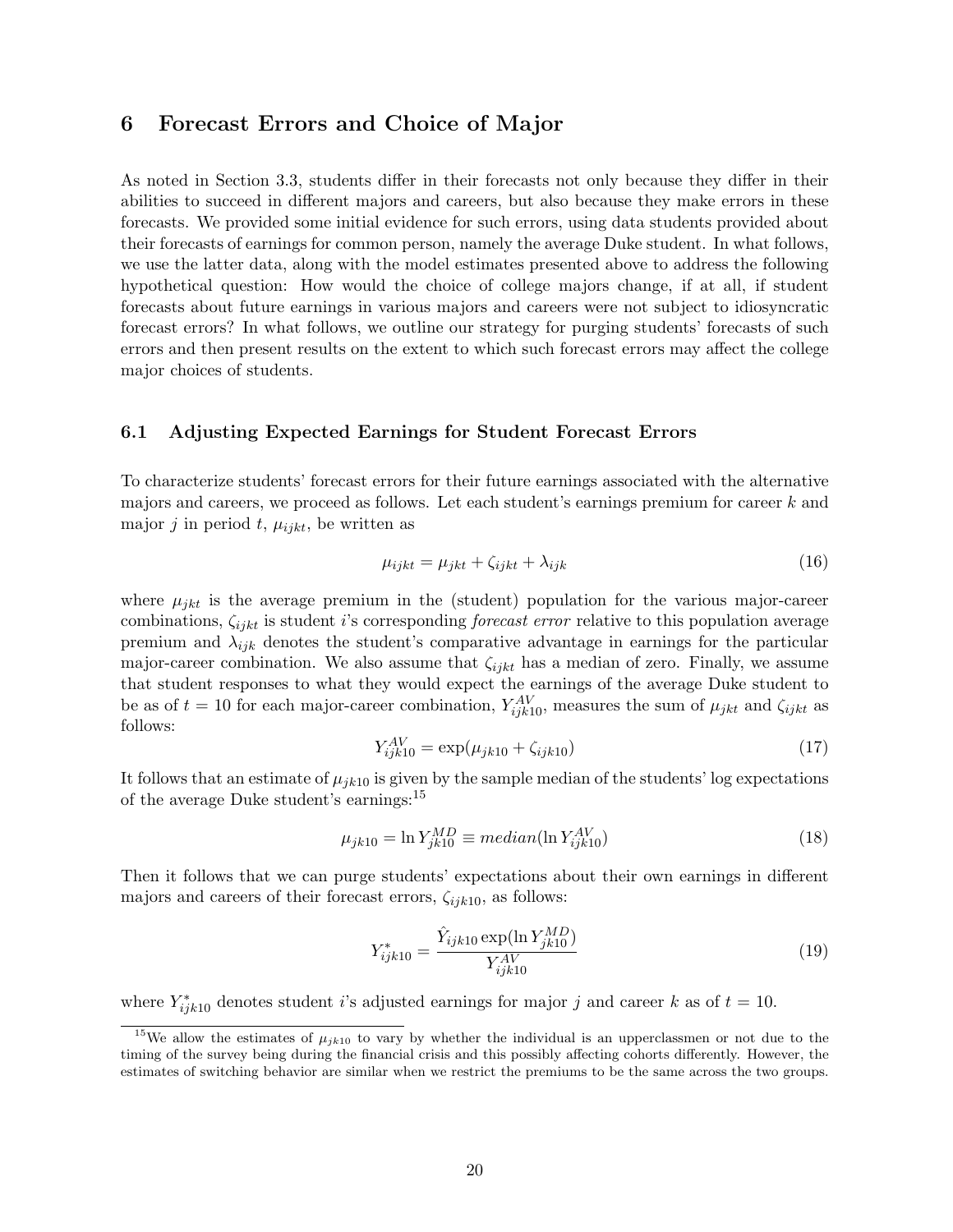#### 6.2 Choices without Forecast Errors

We use the estimation results presented in Table 9 to examine how the students' choice of majors would have changed if their forecasts of the premiums for different major-career combinations had been purged of forecast errors, using the strategy outlined in the preceding section. To do this, we return to the model, focusing in particular on the case where we control for major-specific abilities and career preferences. In this case, student  $i$  chooses major  $j_1$  when:

$$
j_1 = \arg \max_j \gamma_j + A_{ij}\theta + \alpha^* \sum_{k=1}^K P_{ijk} \ln \hat{Y}_{ijk10} + \sum_{k=1}^{K-1} P_{ijk}\delta_k + \eta_{ij}
$$
(20)

We can use this decision rule to generate  $\eta$ 's consistent with their choice behavior. Once we have this set of  $\eta$ 's we can then see how often decisions would change if we purged expected log earnings of measurement error. We first draw one hundred sets of  $\eta$ 's for each individual such that their choice of major is consistent with the decision rule in (20). Consider an individual who chooses  $j_1$ . This individual would have chosen a different major when the combination of how expected earnings changed due to removing forecast error and the draw on the  $\eta$ 's is such that it is no longer optimal to choose major  $j_1$ :

$$
j_1 \neq \arg \max_j \gamma_j + A_{ij}\theta + \alpha^* \sum_{k=1}^K P_{ijk} \ln Y_{ijk10}^* + \sum_{k=1}^{K-1} P_{ijk}\delta_k + \eta_{ij}
$$

We average over the implied switching behavior across individuals and draws on the  $\eta$ 's for their initial choice. Average switching behavior is reported in the first row of Table 12. The average probability of switching due to the removal of the forecast error was a little over seven and a half percent. At a little over four percent, switch rates were significantly lower for the 40% of the sample who ranked themselves at the top of the self assessment scale in their major  $(A_{ij} = 5)$ . For those who did not self report their ability as the highest category for their major, switch rates were much higher at ten percent. This latter group is more likely to be on the margin of switching majors and also may have chosen majors on the basis of bad information regarding their labor market prospects. We distinguish between these possibilities next.

To investigate how forecast errors may be affecting college major decisions we calculate the fraction of positive forecast errors both in and out of one's own major. The overall rate is above fifty percent. Since at the major-career level the rate would be at exactly fifty percent, this suggests forecast error is affecting the probabilities individuals will end up in particular careers. Namely, if individuals erroneously believe premiums are high in a particular career, they associate higher probabilities of being in the career. This suggests, in contrast to what we have estimated, that choice of career is endogenous even after controlling for major.<sup>16</sup>

The third and fourth rows of Table 12 suggest that individuals are more likely to have upwardbiased estimates of earnings in their own major. This makes sense in a model where individuals are making their major decisions based upon signals of market rewards for particular majorcareer combinations. The forecast errors are actually smaller for those who report lower abilities in their major. Hence, the higher switching behavior observed for those with lower within-major ability occurs because these individuals are at the margin of switching, not because of higher

 $16$ In future work, we hope to model this endogeneity explicitly.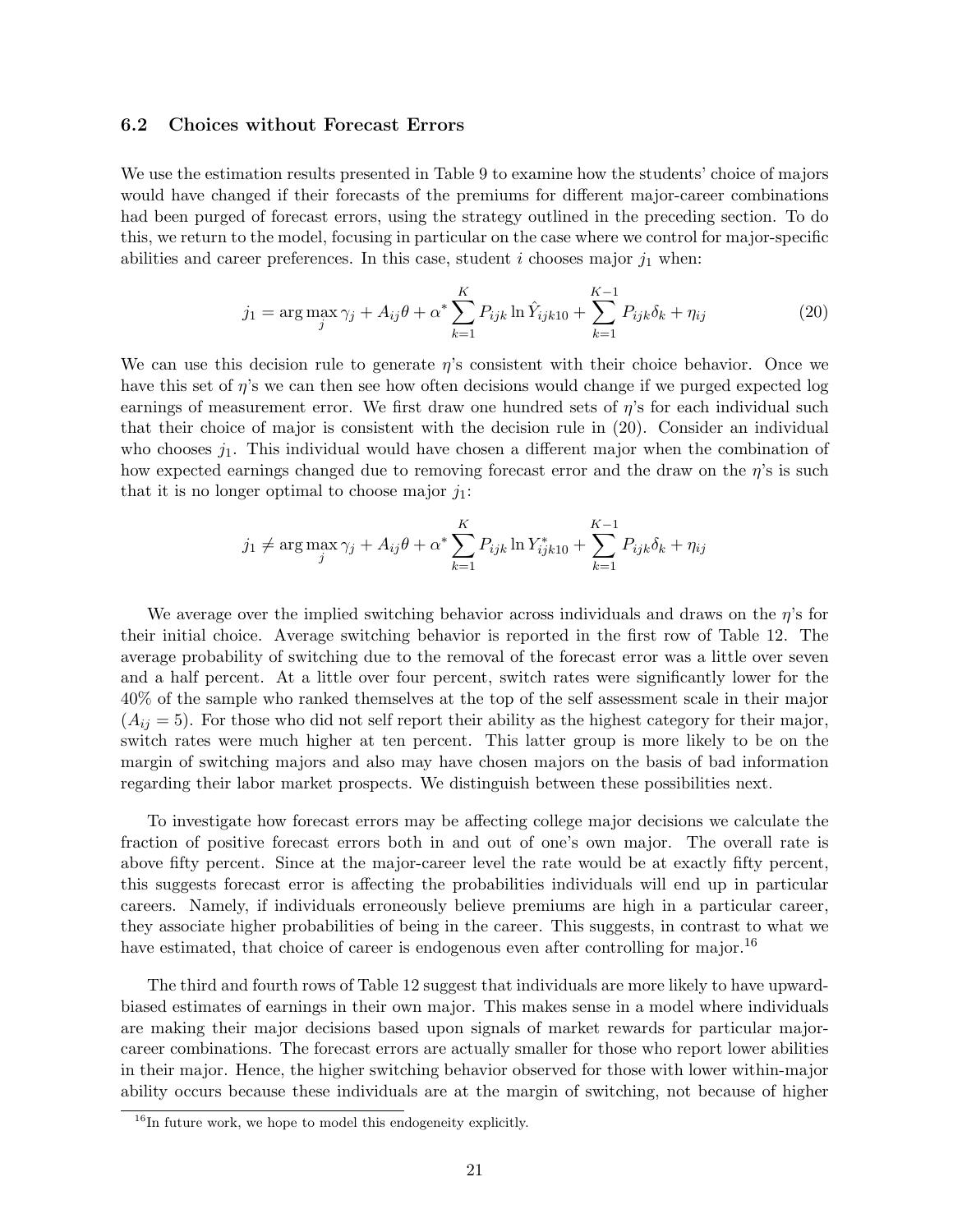|                                                  |        | Overall $A_{ij} = 5$ in major | $A_{ij}$ < 5 in major |
|--------------------------------------------------|--------|-------------------------------|-----------------------|
| Share switching if forecast error was removed    | 7.77\% | 4.32%                         | 10.06%                |
| Fraction of positive forecast errors             | 53.3%  | 54.1%                         | 52.7%                 |
| Fraction of positive forecast errors in major    | 55.5%  | 58.0%                         | 53.9%                 |
| Fraction of positive forecast error out of major | 52.8%  | 53.3%                         | 52.5%                 |

Table 12: Forecast Errors and Switching Behavior†

† Forecasts used the multinomial logit estimates from the last column in Table 9. See text for details of the construction of the forecast errors.

forecast errors. In fact, the lower forecast errors for this group suggests that these individuals, because they were at the margin, invested more time in finding out the true market premiums when making their decisions.

# 7 Conclusion

The choice of college major plays a critical role in determining the future earnings of college graduates. Economic models of educational choices suggest that students' college major decisions would be guided, in part, by the future earnings streams associated with the different majors. To examine the potential role of future expected earnings on these choices, we asked a sample of college students about their subjective expectations on the probabilities of entering different careers and the earnings associated with different careers conditional on both their own major, as well as conditional on majors they did not choose, their counterfactual expectations.

The descriptive statistics and model estimates reveal that sorting occurs, both on expected earnings and on individual perceptions of their relative abilities to perform the coursework in particular majors. Our estimates imply that equalizing abilities would lead to a substantial increase in the number of students majoring in Economics and a drop in the number majoring in Humanities. In contrast, if we equalize expected earnings across majors, our estimates imply a sizeable increase in the number of students majoring in the Humanities.

Students also were asked to make forecasts about what the average student at Duke would make in particular careers. We found that students are more likely to enter careers where they expected the average Duke student to earn more than what the average student in the sample expected. We also use the data from this latter set of forecasts to purge students' forecasts about their own earnings prospects in different majors and careers and how their choices of a college major would differ from the choices of majors that they actually made. Our results indicate that correcting for these forecast errors with the estimates from our model of college major choice would lead to 7.8% of the students in our sample switching their majors.

The approach and findings of this paper about college major choice illustrates the potential for using counterfactual expectations in choice models. Furthermore, following the strategy used in this paper to elicit student probabilities of being in (or choosing) particular careers, represents a potentially useful alternative to relying solely on data on observed discrete choices and earnings to estimate conditional choice probabilities (CCP), the fundamental building block of structural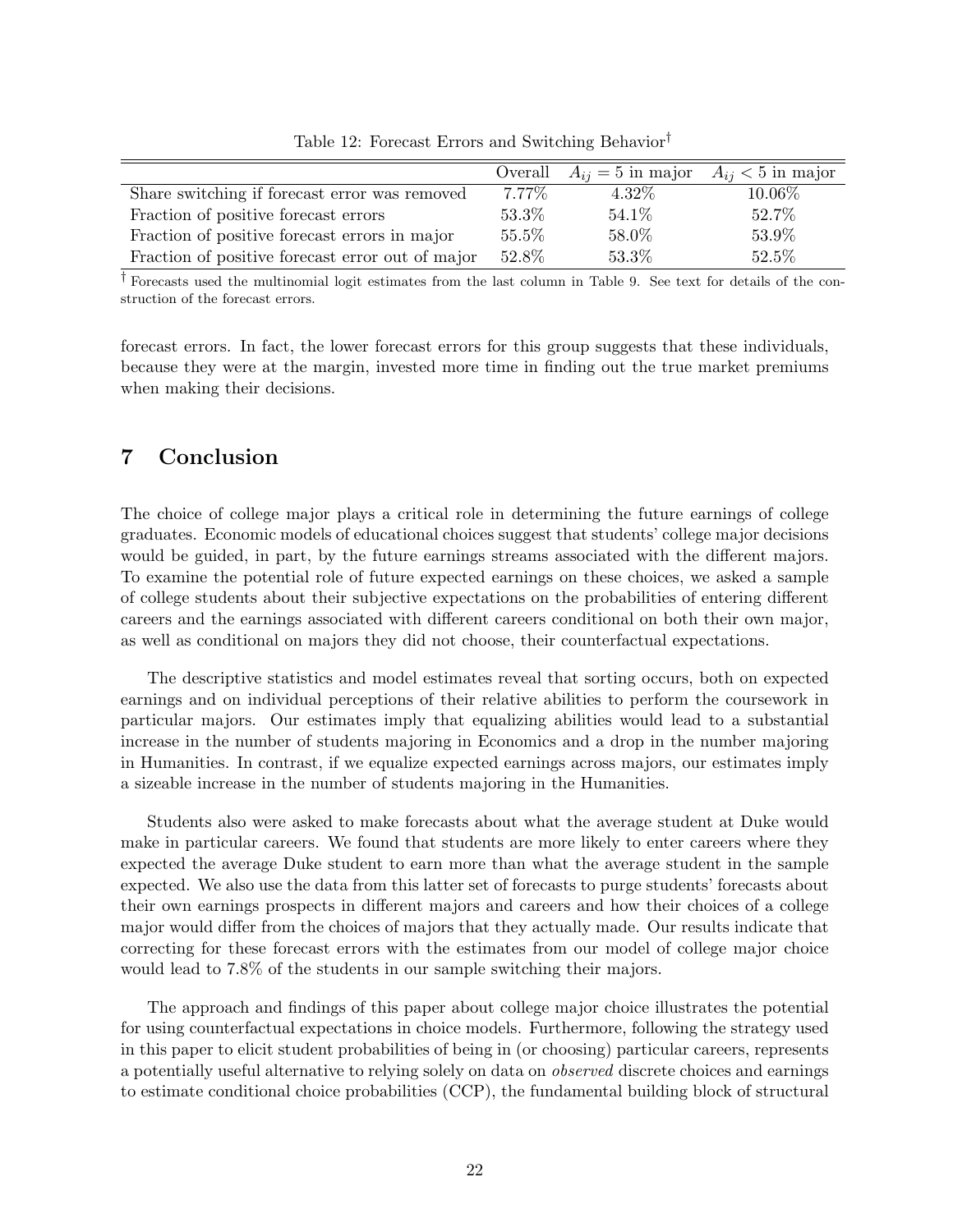dynamic discrete choice models.<sup>17</sup> In future work, we plan to conduct a panel study to see how individuals update their expectations over time. Updating would occur on their abilities to do the coursework, the expected earnings in the various careers, and their preferences over working in different careers.

<sup>&</sup>lt;sup>17</sup>See Manski (1993b), Hotz and Miller (1993), Hotz, Miller, Sanders and Smith (1994) and Arcidiacono and Miller (2009) for strategies for using observed choices and earnings to estimate conditional choice probabilities in dynamic discrete choice models.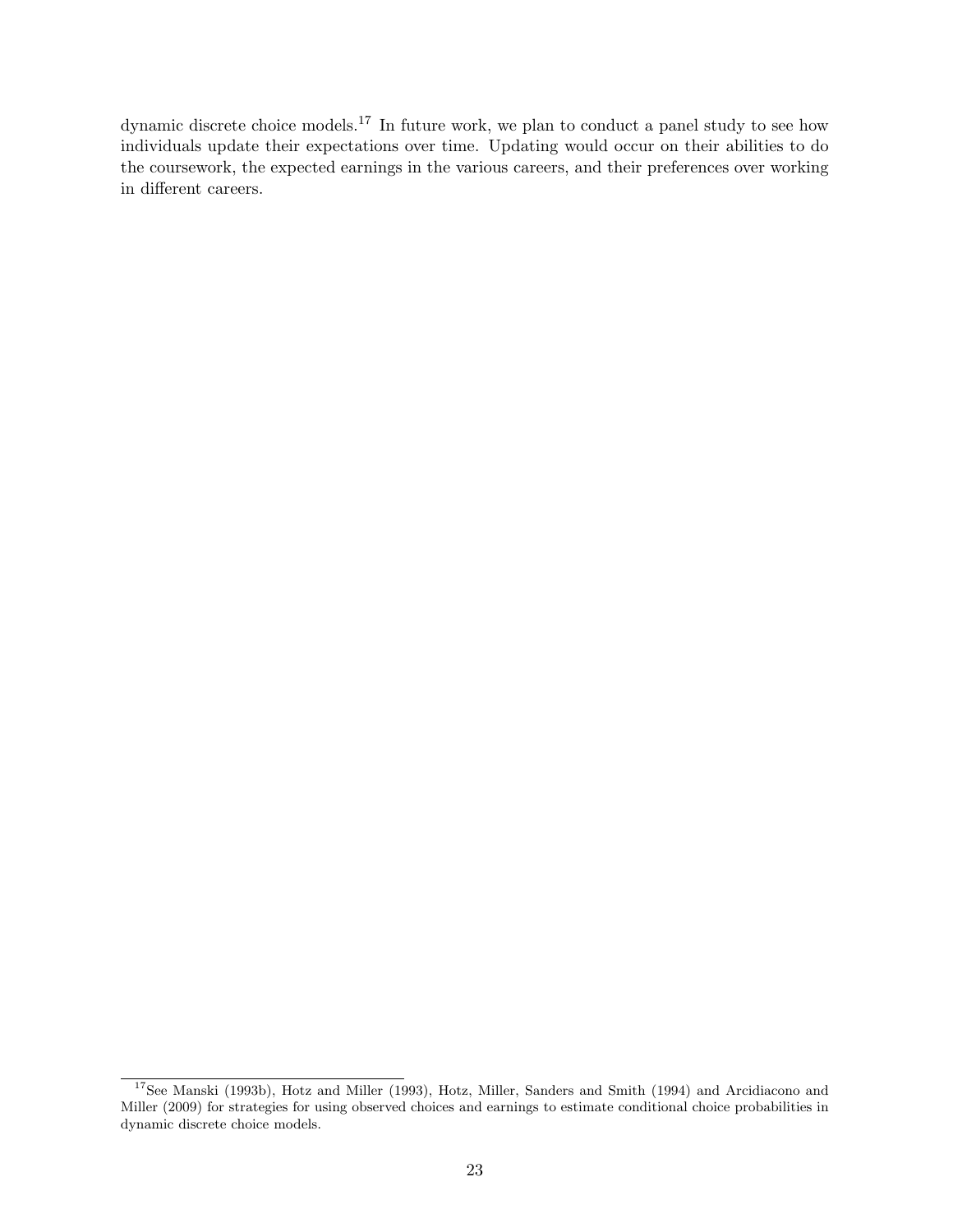### References

- [1] Arcidiacono, P. 2004. "Ability Sorting and Returns to College Major," Journal of Econometrics 121: 343-375.
- [2] Arcidiacono, P. 2005. "Affirmative Action in Higher Education: How do Admission and Financial Aid Rules Affect Future Earnings?" Econometrica 73(5): 1477-1524.
- [3] Arcidiacono, P., E. Aucejo, H. Fang, and K. Spenner. 2009. "Does Affirmative Action Lead to Mismatch? A New Test and Evidence," NBER Working Paper 14885.
- [4] Arcidiacono, P. and R. Miller. 2009. "CCP Estimation of Dynamic Discrete Choice Models with Unobserved Heterogeneity," Working Paper, Duke University.
- [5] Attanasio, O. and K. Kaufmann. 2009. "Education Choices, Subjective Expectations and Credit Constraints," NBER Working Paper 15087.
- [6] Becker, G. 1993. Human Capital: A Theoretical and Empirical Analysis, with Special Reference to Education. 3rd edition. Chicago, University of Chicago Press.
- [7] Ben-Porath, Y. 1967. "The Production of Human Capital and the Life Cycle of Earnings," Journal of Political Economy 75(4, Part 1): 352-365.
- [8] Betts, J. 1996. "What Do Students Know about Wages? Evidence from a Survey on Undergraduates," Journal of Human Resources 31: 27-56.
- [9] Brown, C. and M. Corcoran. 1997. "Sex Based Differences in School Content and the Male-Female Wage Gap," Quarterly Journal of Economics 99: 31-44.
- [10] Daymont, T. and P. Andrisani. 1984. "Job preferences, college major, and the gender gap in earnings," Journal of Human Resources 19: 408-428.
- [11] Delavande, A. 2008. "Pill, Patch or Shot? Subjective Expectations and Birth Control Choice," International Economic Review 49: 999-1042.
- [12] Dominitz, J. and C. Manski. 1996. "Eliciting Student Expectations of the Returns to Schooling," Journal of Human Resources, 31: 1-26.
- [13] Dominitz, J. and C. Manski. 1997. "Using Expectations Data to Study Subjective Income Expectations," Journal of the American Statistical Association 92: 855-867.
- [14] Friedman, L. 1989. "Mathematics and the Gender Gap: A Meta-Analysis of Recent Studies on Sex Differences in Mathematical Tasks," Review of Educational Research 59: 185-213.
- [15] Goldin, C., L. Katz, and I. Kuziemko. 2006. "The Homecoming of American College Women: The Reversal of the College Gender Gap," Journal of Economic Perspectives 20: 133-156.
- [16] Grogger, J. and E. Eide. 1995. "Changes in College Skills and the Rise in the College Wage Premium," Journal of Human Resources 30: 280-310.
- [17] Hamermesh, D. and S. Donald. 2008. "The effect of college curriculum on earnings: An affinity identifier for non-ignorable non-response bias," Journal of Econometrics  $144(2)$ : 479-491.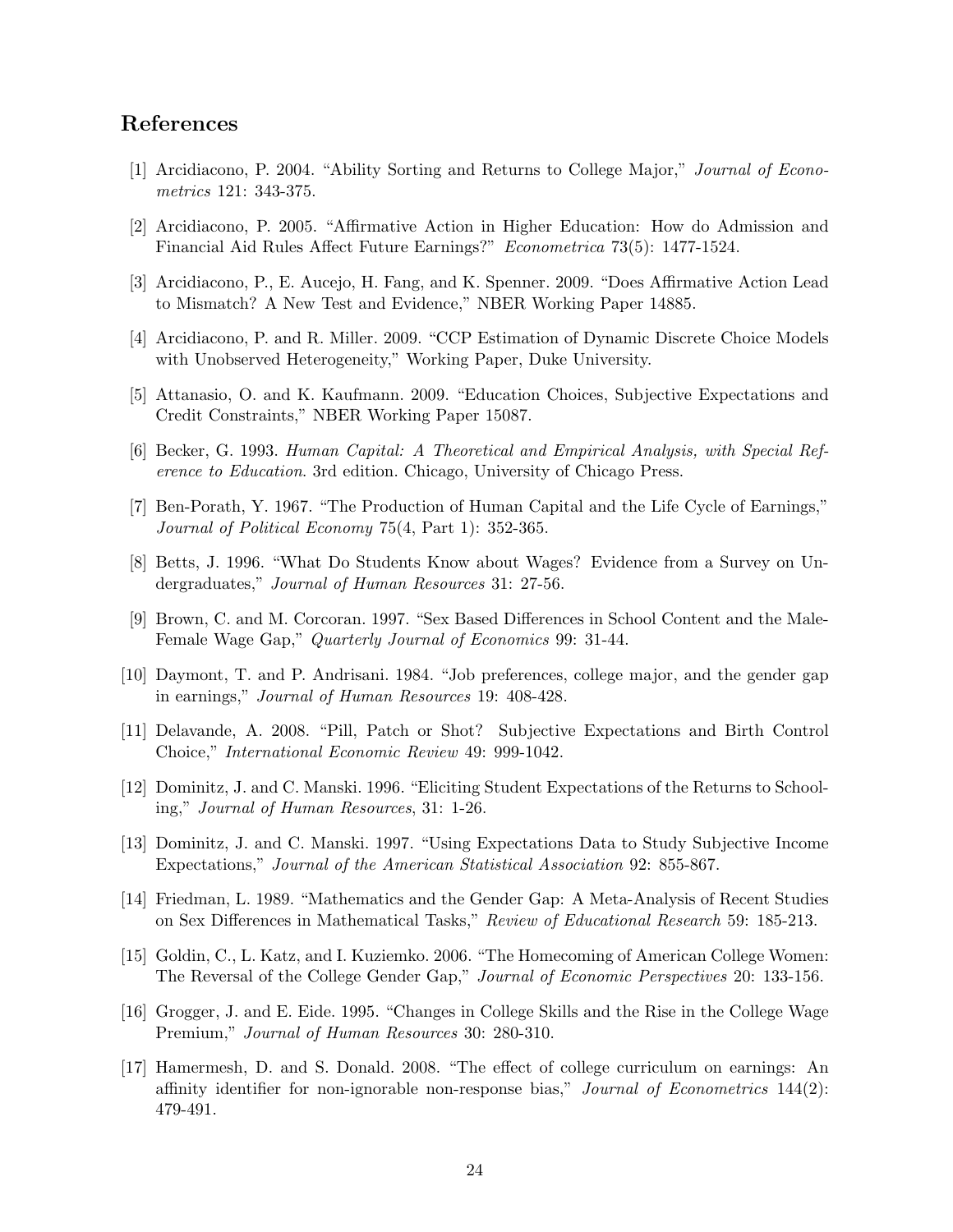- [18] Hotz, V. J. and R. A. Miller. 1993. "Conditional Choice Probabilities and the Estimation of Dynamic Models," Review of Economic Studies 60(3): 497-530.
- [19] Hotz, V. J., R. A. Miller, S. Sanders and J. Smith. 1994. "A Simulation Estimator for Dynamic Models of Discrete Choice," Review of Economic Studies 61: 256-289.
- [20] James, E., A. Nabeel, J. Conaty, and D. To. 1989. "College quality and future earnings: where should you send your child to college?" American Economic Review 79: 247-252.
- [21] Kang, S. 2009. "Eliciting Expectations and Counterfactuals about College Major Choice: Data Documentation" Working paper.
- [22] Kaufmann, K. 2009. "Understanding the Income Gradient in College Attendance in Mexico: The Role of Heterogeneity in Expected Returns to College," Working Paper.
- [23] Loury, L., 1997. "The gender-earnings gap among college-educated workers." Industrial and Labor Relations Review 50: 580-593.
- [24] Loury, L. and D. Garman. 1995. "College Selectivity and Earnings," Journal of Labor Economics 13: 289-308.
- [25] Manski, C. 1993a, "Adolescent Econometricians: How Do Youth Infer the Returns to Schooling?" in C. Clotfelter and M. Rothschild, eds., Studies of Supply and Demand in Higher Education, Chicago: University of Chicago Press.
- [26] Manski, C. 1993b, "Dynamic Choice in Social Settings: Learning from the Experiences of Others." Journal of Econometrics 53: 121-136.
- [27] Manski, C. 1999. "Analysis of Choice Expectations in Incomplete Scenarios." Journal of Risk and Uncertainty  $19(1-3)$ : 49-66.
- [28] Manski, C. 2004. "Measuring Expectations," Econometrica 72: 1329-1376.
- [29] Manski, C., A. Blass and S. Lach. Forthcoming."Using Elicited Choice Probabilities to Estimate Random Utility Models: Preferences for Electricity Reliability" International Economic Review.
- [30] Montmarquette, C., K. Cannings, and S. Mahseredjian. 2002. "How Do Young People Choose College Majors?" Economics of Education Review 21: 543-556.
- [31] Paglin, M. and A. Rufolo. 1990. "Heterogeneous Human Capital, Occupational Choice, and Male-Female Earnings Differences," Journal of Labor Economics 8: 123-144.
- [32] Turner, W. and W. Brown. 1999. "Choice of Major: the Changing (Unchanging) Gender Gap," Industrial and Labor Relations Review 52: 289-313.
- [33] van der Klaauw, W. 2000. "On the Use of Expectations Data in Estimating Structural Dynamic Models: An Analysis of Career Choices," UNC-Chapel Hill.
- [34] van der Klaauw, W. and K. Wolpin. 2008. "Social Security and Savings and Retirement Behavior of Low Income Households." Journal of Econometrics, 145(1-2): 21-42.
- [35] Wolpin, K. 1999. "Commentary on "'Analysis of Choice Expectations in Incomplete Scenarios,' by C. F. Manski," Journal of Risk and Uncertainty, 19(1): 67-69.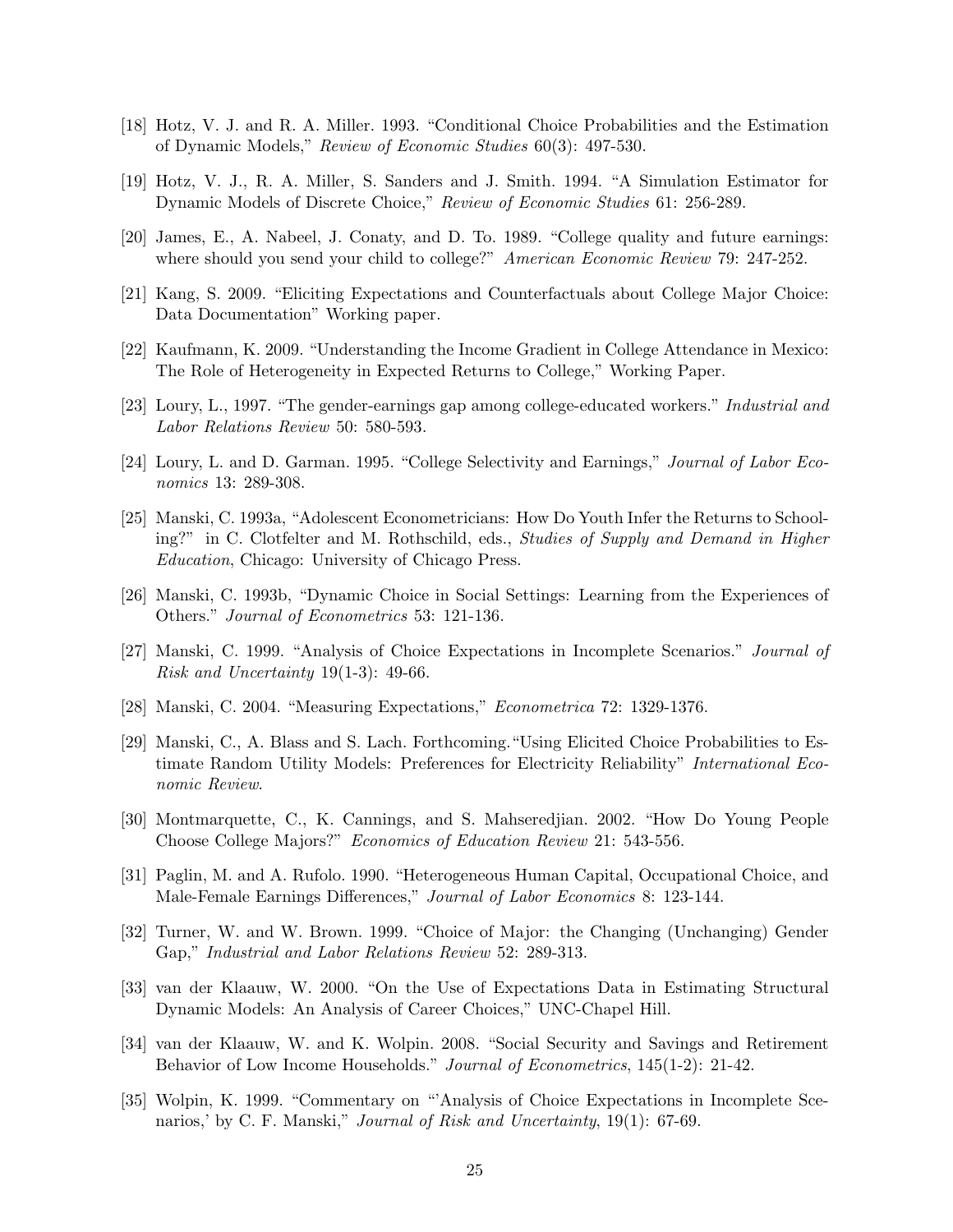- [36] Zafar, B. 2008. "College Major Choice and the Gender Gap," Working Paper.
- [37] Zafar, B. 2009. "How Do College Students Form Expectations?" Working paper.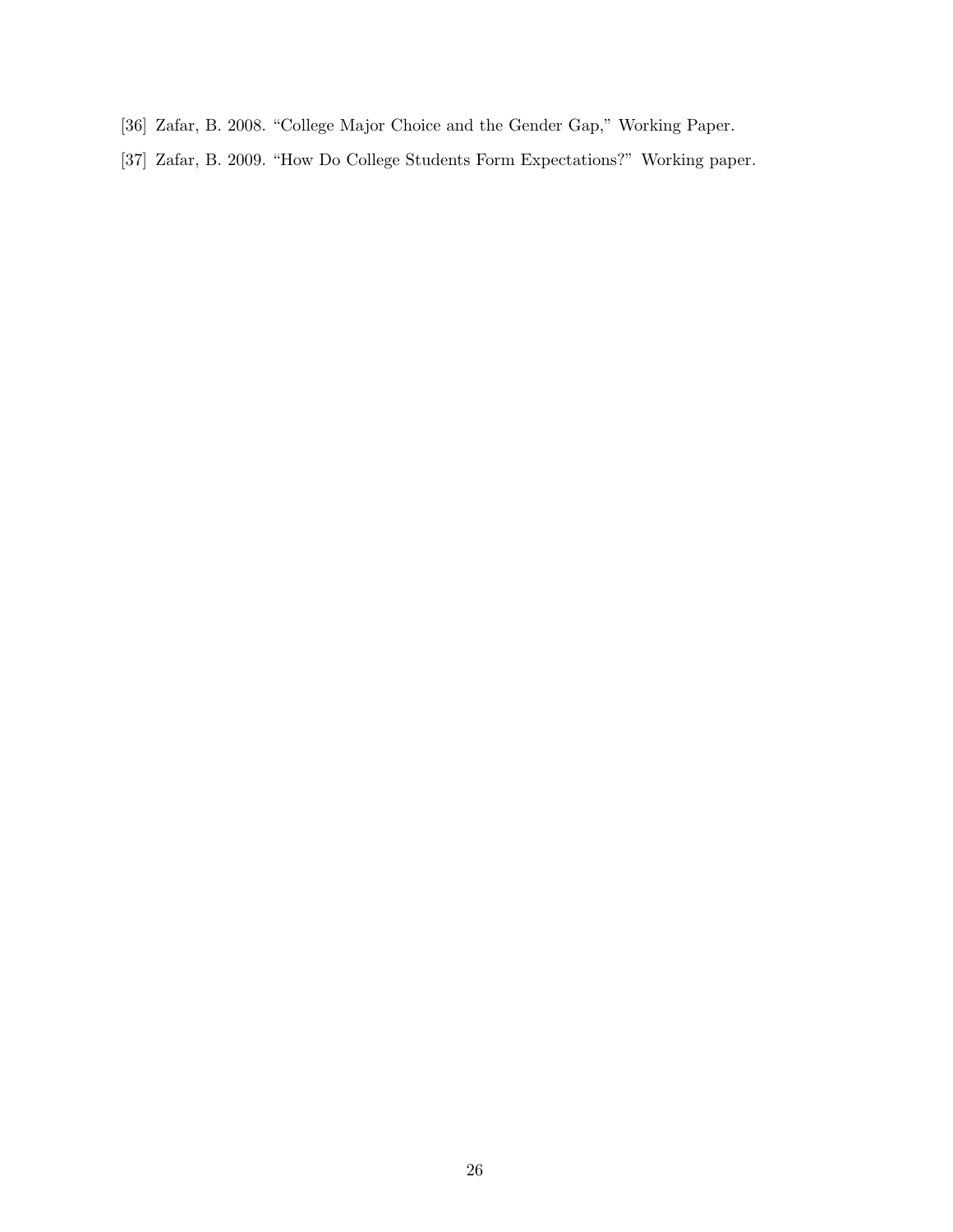# A Appendix

In the survey, we also elicited from all students their preference orderings over all majors. These orderings provide us with additional information with which to analyze how students determined their choice of major. We first examine the proportion of students who ranked their own major as most preferred. These results are given in Table 13. Here we see that, while there is clearly a strong positive correlation, many students do not rank their own major first. This suggests that some individuals are answering this question based upon what they enjoy outside of labor market considerations. This is confirmed in the next two tables where we estimate exploded logit models of major choice. While the income measures are still significant, they are about half the magnitude of the estimates when actual major choice is used.

|                | Freshman & | Juniors $\&$ |         |
|----------------|------------|--------------|---------|
|                | Sophomores | Seniors      | Overall |
| Science        | 0.857      | 0.824        | 0.839   |
| Humanities     | 0.750      | 0.750        | 0.750   |
| Engineering    | 0.833      | 0.619        | 0.697   |
| Social Science | 0.833      | 0.684        | 0.742   |
| Economics      | 0.818      | 0.696        | 0.735   |
| Public Policy  | 0.714      | 0.929        | 0.821   |

Table 13: Proportion of Students that Rank Own Major First out of All Majors†

† Student respondents were asked: "Rank your preference for the following fields, from the most preferred to the least. To help you answer this question, we provide the list of majors and their respective fields below." and given a list of majors. Above, we report the proportion that ranked their own major first.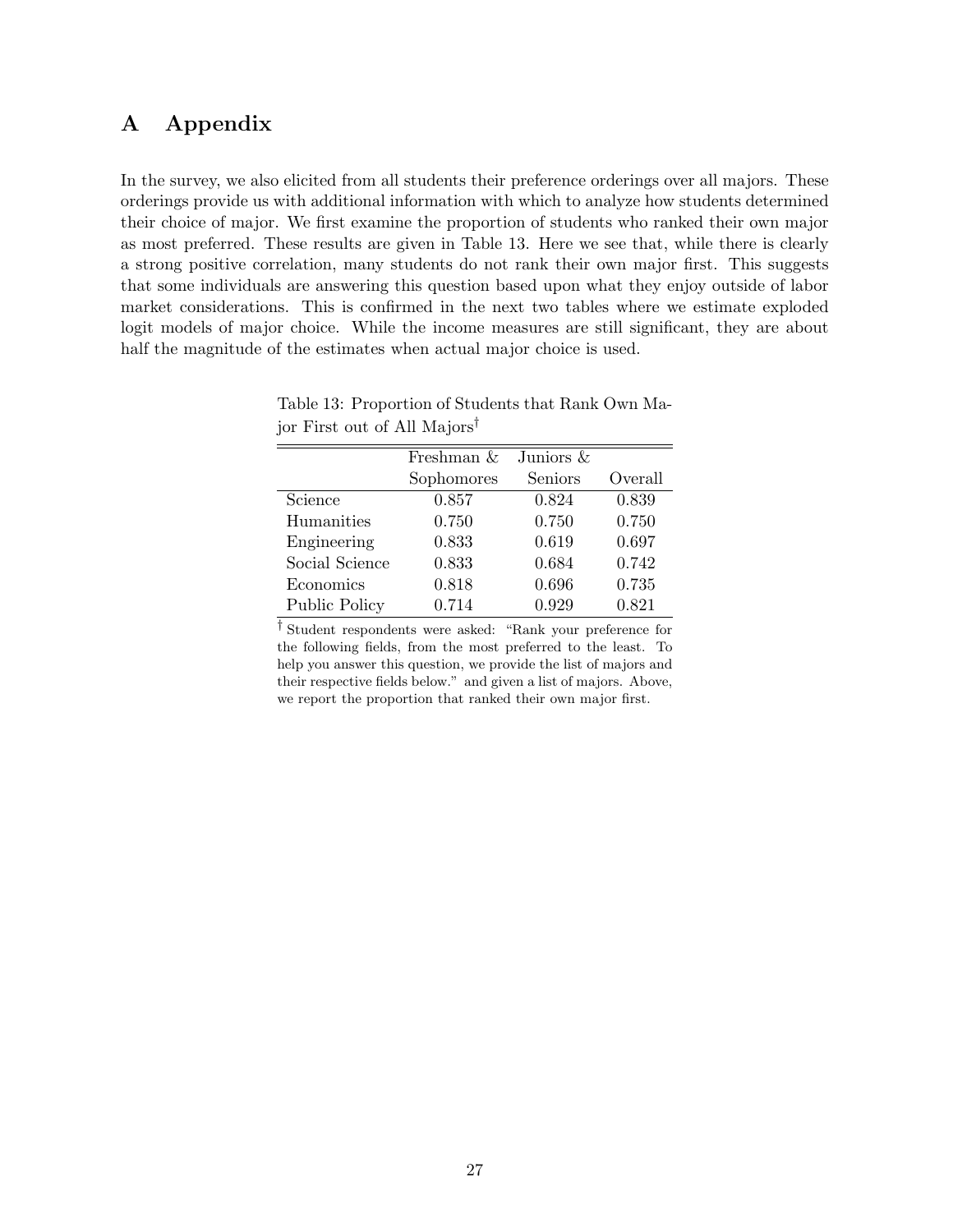Table 14: Exploded Logit Estimates of Major Choice $^\dagger$ 

|                        | Coeff.   | St. Error | Coeff.   | St. Error | Coeff.   | St. Error |
|------------------------|----------|-----------|----------|-----------|----------|-----------|
| Natural Science        | $-0.047$ | (0.133)   | $-0.103$ | (0.140)   | $-0.392$ | (0.188)   |
| <b>Humanities</b>      | $-0.018$ | (0.130)   | $-0.266$ | (0.138)   | $-0.367$ | (0.159)   |
| Engineering            | $-0.789$ | (0.140)   | $-0.610$ | (0.150)   | $-0.828$ | (0.198)   |
| Social Science         | 0.335    | (0.126)   | 0.026    | (0.134)   | $-0.045$ | (0.143)   |
| Economics              | 0.038    | (0.129)   | 0.123    | (0.135)   | 0.062    | (0.159)   |
| Expected Ln Earnings   | 0.698    | (0.185)   | 0.661    | (0.197)   | 0.693    | (0.221)   |
| $A_{ij}=3$             |          |           | 0.771    | (0.132)   | 0.774    | (0.133)   |
| $A_{ij}=4$             |          |           | 1.530    | (0.147)   | 1.539    | (0.148)   |
| $A_{ij}=5$             |          |           | 2.408    | (0.182)   | 2.437    | (0.183)   |
| Science Career         |          |           |          |           | 0.587    | (0.398)   |
| Health Career          |          |           |          |           | 1.218    | (0.411)   |
| <b>Business Career</b> |          |           |          |           | 0.518    | (0.376)   |
| Govt. Career           |          |           |          |           | 0.250    | (0.450)   |
| Education Career       |          |           |          |           | 0.799    | (0.541)   |
| Log Likelihood         | 1093.2   |           | 980.4    |           | 975.2    |           |

 $\dagger N = 173$ . The omitted major category is public policy. The omitted career category is law.